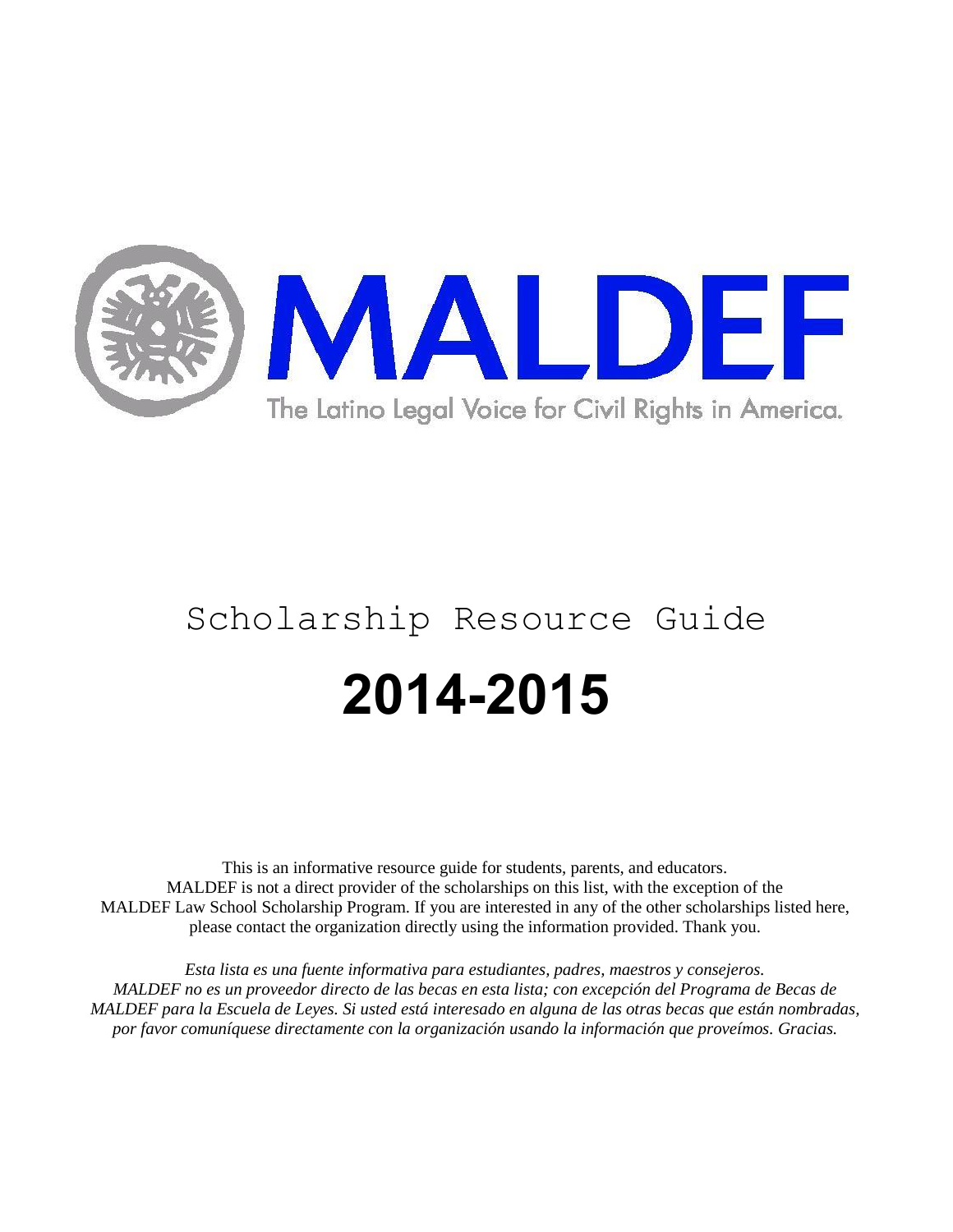This is an extensive list of scholarships that may not inquire about immigration status or require a valid social security number to redeem the award. It is suggested that you look through the scholarship list and select scholarships that are applicable to you. As a general rule, if an application asks for your social security number and you do not have one yet, leave that space blank but fill out and turn in the complete application. Lying about your legal status or providing a false social security number is a federal offense.

 *You should directly contact the organization that offers those specific scholarships and ask if you meet the criteria to receive the scholarship.*

We suggest that you review other scholarship lists for other possible scholarship opportunities, as listed at the end of this document. Also, inquire with your guidance counselor at school to learn about scholarship opportunities in your local area. Current college students are familiar with scholarships and can serve as a valuable resource.

DO NOT pay any organization, company, or individual to apply for scholarships, for scholarship search assistance, or for access to scholarship lists. Legitimate scholarship programs NEVER ask for an application fee. Beware of scholarship scams.

----------------------------------------------------------------------------------------------------------------------------

Esta es una lista extensiva de becas que tal vez no pregunten sobre su status migratorio o requieran un número de seguro social valido para redimir la beca. Les sugerimos que busque entre la lista y seleccione las becas que son aplicables a usted. En general, si llenas una aplicación que pide tu número de seguro social y aún no tienes uno, entonces deja ese espacio en blanco, pero llena la aplicación y entrégala. Mentir sobre tu estatus migratorio o proveer un seguro falso es un crimen federal.

 *Usted debe de contactar la organización que está ofreciendo esas becas y pregunte si usted califica para recibir esa beca.*

Sugerimos que revise otros directorios de becas para informarse sobre otras becas disponibles, tales como las que están al fin de este documento. También, consulte con su consejero en la escuela para aprender sobre oportunidades de becas en su área local. Los estudiantes universitarios actuales están familiarizados con las becas y pueden servir como un recurso valioso.

NO pague a ninguna organización, compañía, o persona para aplicar a becas o para recibir listas de becas. Las becas legítimas NUNCA cobran una tarifa. Tenga cuidado con estafas de becas.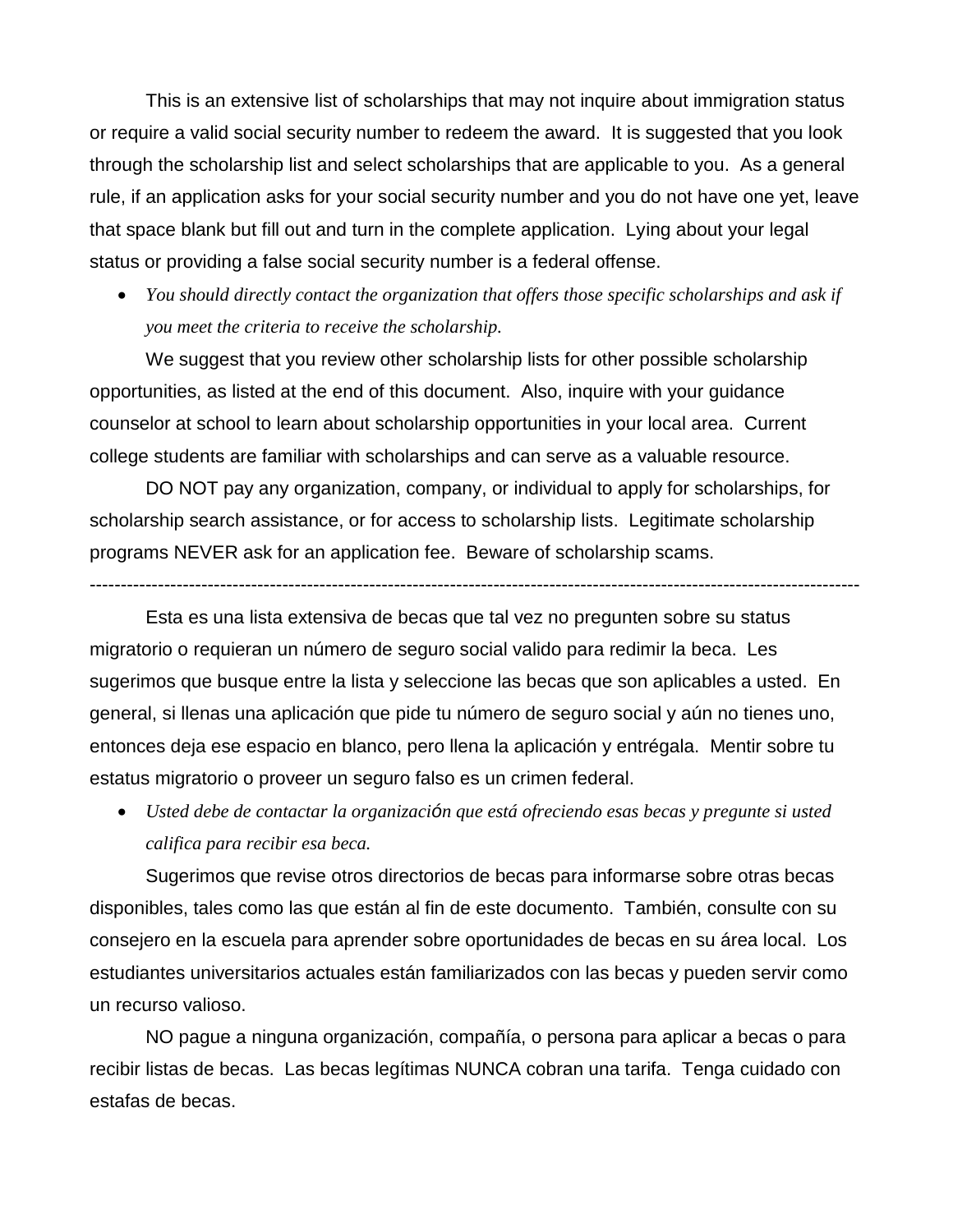

# **MALDEF Scholarship Programs:**

# **DREAM Act Student Activist Scholarship Program [www.maldef.org/leadership/scholarships/index.html](http://www.maldef.org/leadership/scholarships/index.html)** Award Amount: \$1,000 - \$5,000 Deadline: **June 2014**

Requirements:

- Be an enrolled undergraduate or graduate student with a record of activism around immigrant rights and/or active in the Dreamer movement.
- □ Demonstrate academic merit and potential for academic success.
- □ Demonstrate financial need.

# **MALDEF Law School Scholarship Program**

[www.maldef.org/leadership/scholarships/index.html](http://www.maldef.org/leadership/scholarships/index.html)

Award Amount: \$1,000 - \$5,000 Deadline: **January 27, 2014**

Requirements:

□ Current law school students with a record of advancing Latino civil rights and plans to pursue careers to advance Latino civil rights.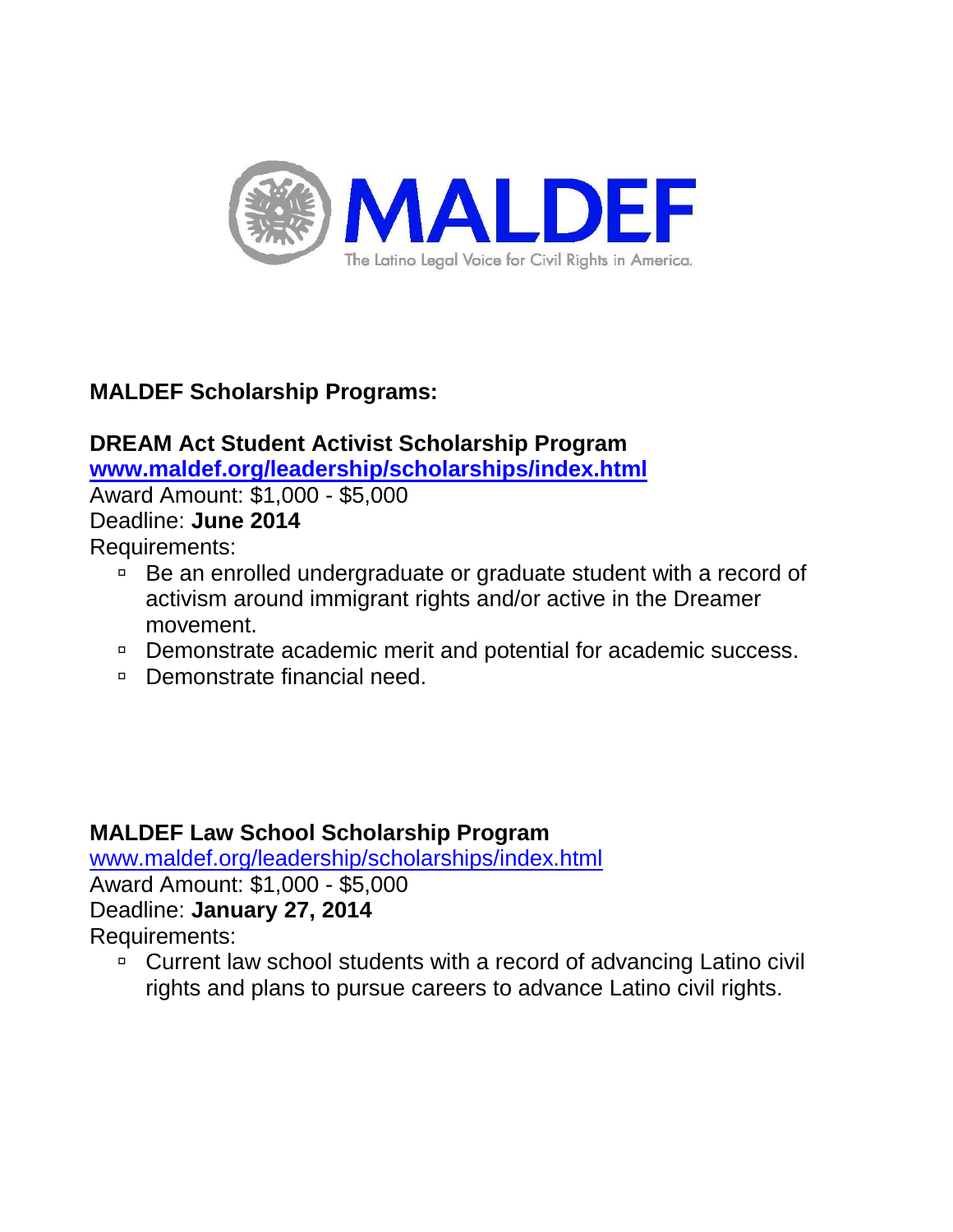# **JANUARY**

#### **Point Foundation: College Scholarships for LGBT Students-NATIONAL [http://www.pointfoundation.org](http://www.pointfoundation.org/)**

Deadline: January 21st 2014

Requirements:

• High school senior or college student

# **Casa 2 Scholarship**

Lambda Theta Alpha Latin Sorority, Inc. [www.ltacasa2.webs.com](http://www.ltacasa2.webs.com/) Award Amount: (2) \$500 scholarships Deadline: TBA; email: ltacasa2scholarship@gmail.com Requirements:

- Be an undocumented student in California.
- Must be a high school senior or continuing undergraduate student.

To download a scholarship application and instructions, visit the organizations website

# **Princeton Prize in Race Relations NATIONAL**

Alumni Association of Princeton University PO Box 291 Princeton, NJ 08542-0291 [www.princeton.edu/princetonprize](http://www.princeton.edu/princetonprize) Award Amount: \$1,000 Deadline: January 31, 2014 Requirements:

- Candidate must be in 9-12 grade.
- Applicant should complete a two-part application; Part II is to be completed by candidate supporter.
- Student must have created harmony and understanding among people of different races, thereby having a positive effect on race relations in their schools or communities.

# **Orange County Dream Team Scholarship**

[www.istillhaveadream.org](http://www.istillhaveadream.org/) Award: (8) \$500, (5) \$200 Deadline: See website Requirements: Varies, see website

#### **Migrant Farmworker Scholarship- NATIONAL**

Geneseo Migrant Center 3 Mt. Morris-Leicester Road Leicester, NY 14481 [www.migrant.net](http://www.migrant.net/) Award: \$250 - \$2,500 Deadline: Varies –Please check website for specific award details Requirements:

- Recent history of movement for agricultural employment
- Scholastic achievement and demonstrated financial need

#### **Educators for Fair Consideration (E4FC) – New American Scholars Program** E4FC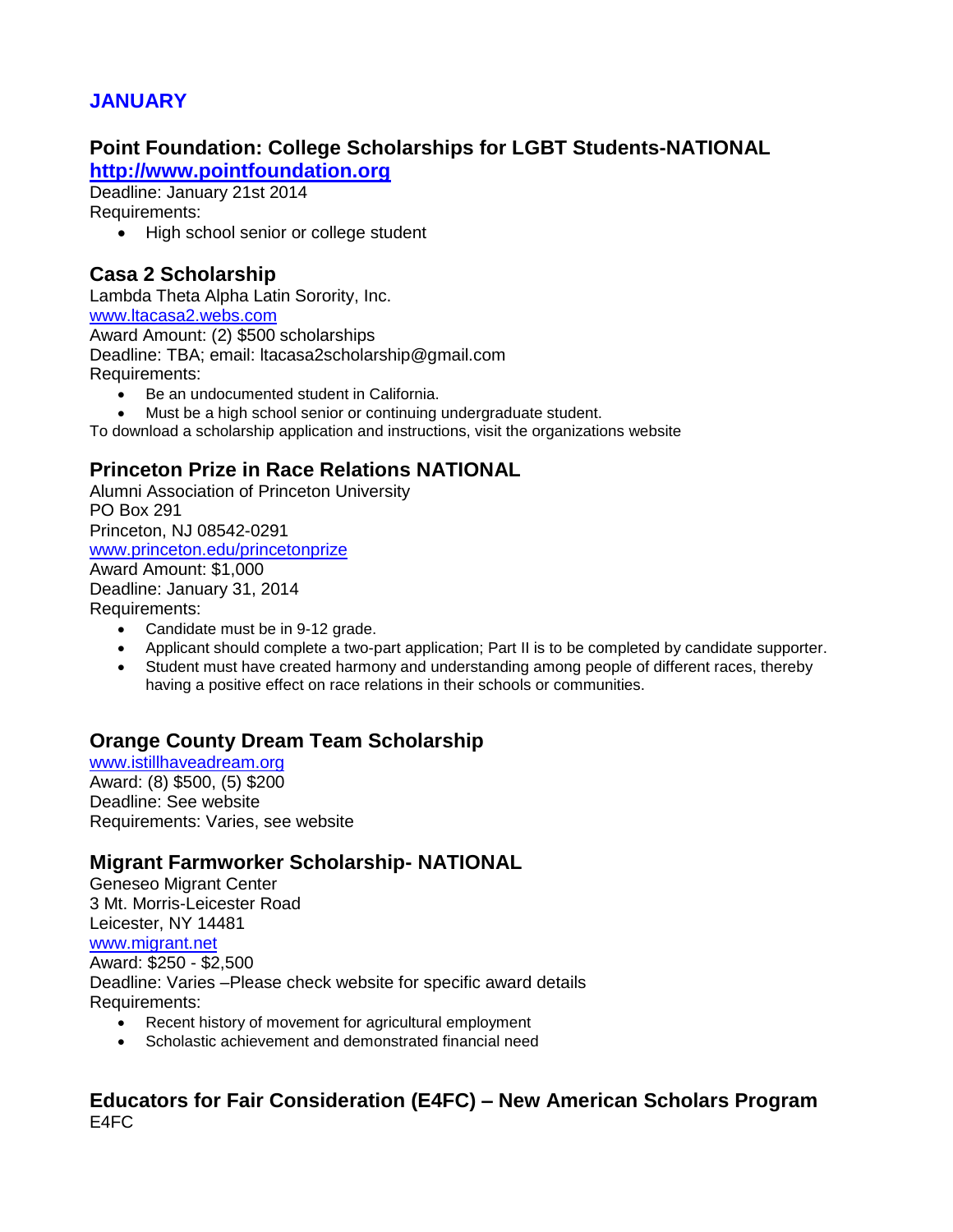#### 2130 Fillmore Street, #248 San Francisco, CA 94115 [www.e4fc.org](http://www.e4fc.org/)

Award: Varies. Up to \$10,000 Deadline: Check website Requirements:

- Must be a foreign-born, low-income immigrant college student living or attending college in the San Francisco Bay area.
- Minimum GPA for High School applicants is 3.3
- Minimum GPA for College Student applicants is 2.8
- Applicants will be assessed based on academic performance, financial need, and personal character.

# **Lambda Theta Nu Sorority, Inc. Latino Scholarship Award**

<http://www.lambdathetanu.org/philanthropy/scholarship.html> Award: \$200 – 1,000 Deadline: From January –April 30 2014 Requirements:

- Be a Latina pursuing her education at an accredited college or university. No specific major is required.
- All California chapters award money each year.
- Contact the chapter closest to you for more information.

# **ADA Foundation – Minority Dental Student Scholarship program- NATIONAL**

American Dental Association Foundation Attn: Minority Dental Student Scholarship Program 211 E Chicago Avenue Chicago, IL 60611 [www.ada.org](http://www.ada.org/) Award: Varies Deadline: Visit website

Requirements:

- Applicants must be  $2^{nd}$  year students at the time of application and currently attending or enrolled at a dental school accredited by the Commission on Dental Accreditation.
- Must have a minimum 3.0 GPA

#### **Millie Dein Scholarship** (Non-monetary award; waives enrollment fees only)

[www.lamission.edu/financialaid/](http://www.lamission.edu/financialaid/)

#### Award: \$500

Deadline: Contact Financial Aid Office Requirements:

- Available for full-time students attending Los Angeles Mission Community College.
- Students must demonstrate financial need and good citizenship.
- Minimum cumulative 3.0 GPA required.
- Open to AB 540 students.

Note: Maximum value of waived fees cannot exceed \$500 per semester

# **Los Angeles Junior Chamber of Commerce Award**

LAJCC 201 S Figueroa St., Suite 300 Los Angeles, CA 90012 (213) 680-8019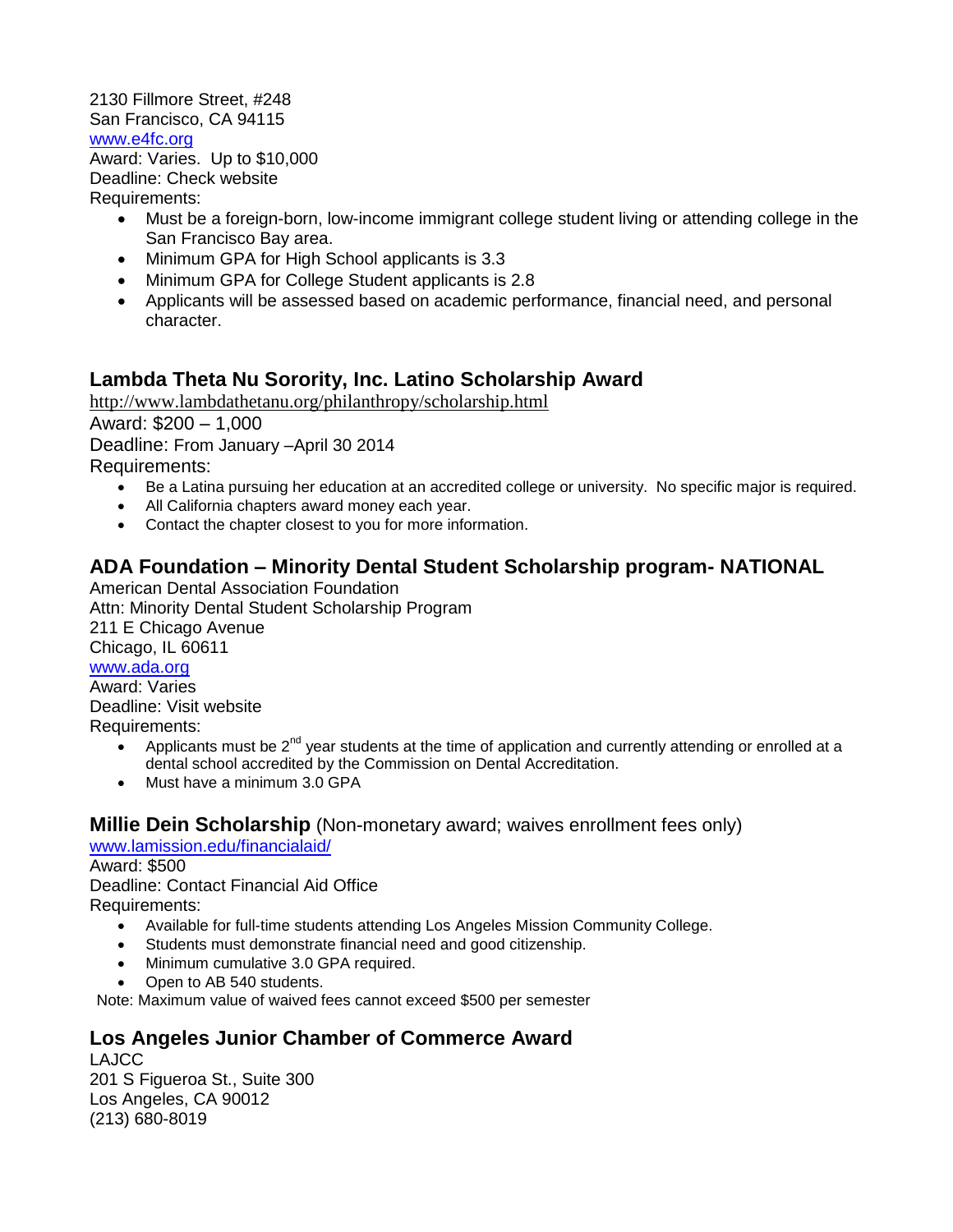[www.lajcc.org](http://www.lajcc.org/) Award: \$1,000 (10-20 awards) Deadline: Refer to website Requirements:

- Awarded to students who have made contributions to their community and/or school through volunteer efforts and/or positions of leadership.
- Participation in a competitive activity (sport/art) is required.
- Open to graduating high school senior or current community college students in Los Angeles.

## **PRSSA – Multicultural Affairs Scholarship Program**

Public Relations Student Society of America Multicultural Affairs Scholarship Program 33 Maiden Lane, 11<sup>th</sup> Floor New York, NY 10038

[www.prssa.org](http://www.prssa.org/)

Award: \$1,500

Deadline: See website, varies

Requirements:

- Applicants must be of Latino, African-American, Asian, Native American, Alaskan Native, or Pacific Islander ancestry.
- Must be full-time students at an accredited four-year college or university with at least junior status.
- Public Relations major or minor students are preferred.
- Minimum 3.0 GPA required.

# **Hispanic Higher Education Scholarship Fund**

[www.nrchmh.org/scholarship\\_fund](http://www.nrchmh.org/scholarship_fund)

Award: Varies

Deadline: See website

Requirements: Applicants must be an undergraduate student who is bilingual and interested in pursuing a Master's degree in Social Work from a New Jersey university.

# **ACLU Youth Activist Scholarship**

ACLU of Southern California Attn: Elvia Meza, Field Manager 1313 West 8<sup>th</sup> Street Los Angeles, CA 90017 (213) 977-5205 [www.aclu-sc.org](mailto:emeza@aclu-sc.org) Award: \$7,000 Deadline: Refer to website; varies by location January 13, 2014 UTAH Requirements:

- Commitment to civil liberties through activism
- Attained a cumulative GPA of 3.0 or better at the time of graduation
- Be a high school senior planning on entering an accredited college or university as a full-time student
- Contact the Youth Scholarship Coordinator, Elvia Meza for more information on the nomination process

# **"Wonders of Plastics" Essay Contest**

Society of Plastic Engineers 13 Church Hill Rd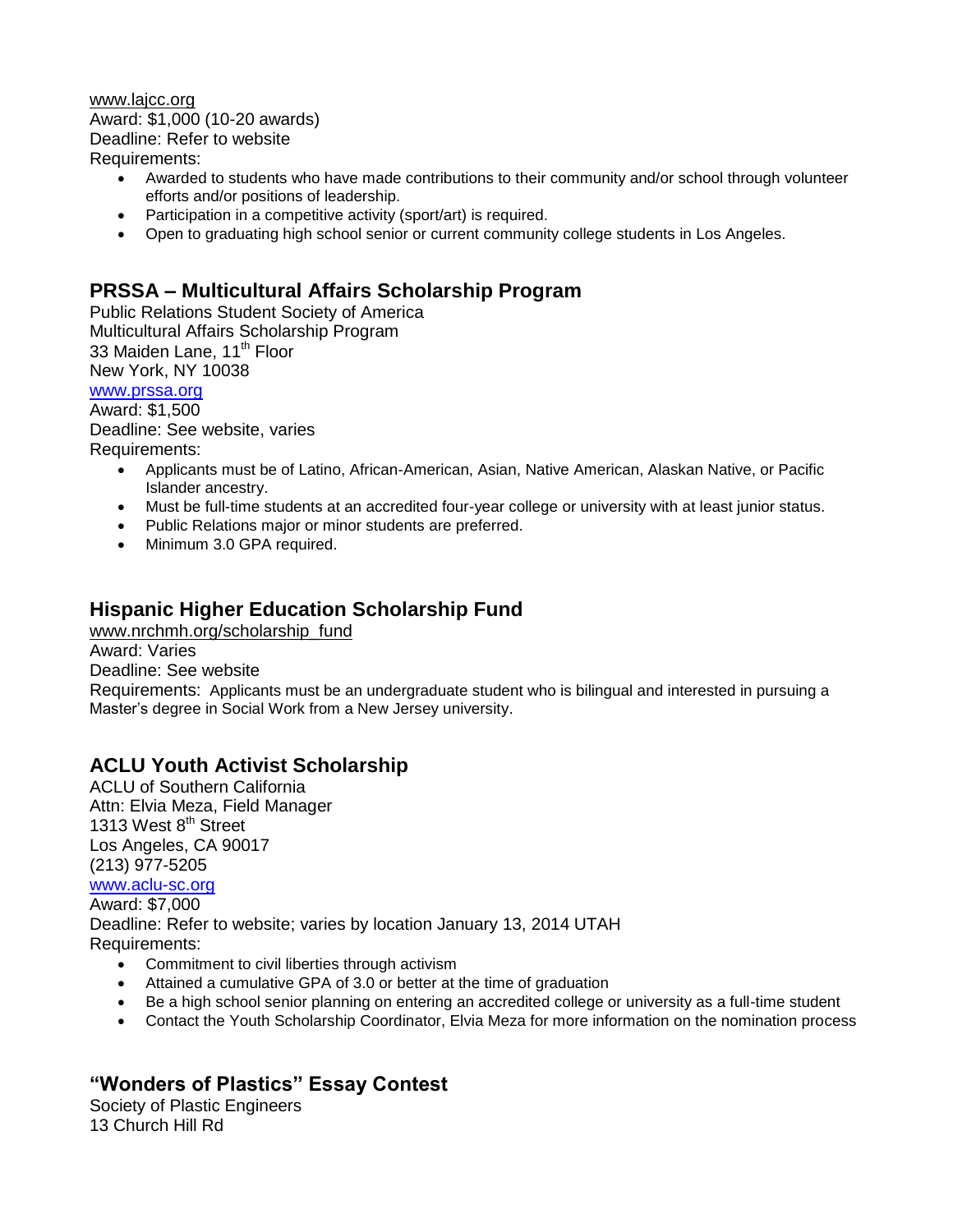Newtown, CT 06470 (203) 775-0471 [www.4spe.org/essay-contest](http://www.4spe.org/essay-contest)

Award: \$1,000 Deadline: Visit website for details Requirements:

- Open to  $6-12^{th}$  grade students.
- Must write a 500-1,000 word essay.
- The essay must be sponsored by a teacher and meet certain requirements.

#### **Microsoft Minority Scholarship NATIONAL**

Microsoft Scholarship Program Microsoft Corporation One Microsoft Way Redmond, WA 98052-8303 <http://careers.microsoft.com/careers/en/us/internships-scholarships.aspx#urscholarship-2> Award Amount: Full or partial scholarships Deadline: January 31, 2014 Requirements: Must be completing an undergraduate degree in computer science, computer engineering, or a related

- technical discipline, such as electrical engineering, math, or physics and demonstrate a strong interest in computer science.
- All applicants are considered, regardless of permanent legal status.

For more information on how to apply, visit the scholarship program website.

# **FEBRUARY**

# **Frank Kazmierczak Memorial Migrant Scholarship –NATIONAL**

[www.migrant.net/migrant/scholarships](http://www.migrant.net/migrant/scholarships) Deadline: February 1, 2014 Requirements:

 Must have recent history of migration for agricultural employment, have teaching as a career goal, demonstrate scholastic achievement, and have financial need.

# **Que Llueva Café Scholarship NATIONAL**

Chicano Organizing & Research in Education (CORE) Attn: Fourth Annual Que Llueva Café Scholarship PO Box 160144 Sacramento, CA 95816 [www.ca-core.org](http://www.ca-core.org/) Award Amount: \$500 Deadline: February 22, 2014

Que Llueva Café Scholarship continued Requirements:

- Must be of Chicano / Latino descent
- Must be an undocumented student. We define an undocumented student as someone who was born outside of the U.S. but lives here without legal permission of the federal government.
- Must be or will be a high school/GED graduate who will enroll for the first time in an accredited college or university in the U.S. or Puerto Rico for the 2014-2015 academic year. Due to limited funds, current college students who have already graduated high school or received their GED will not be considered

 $\bullet$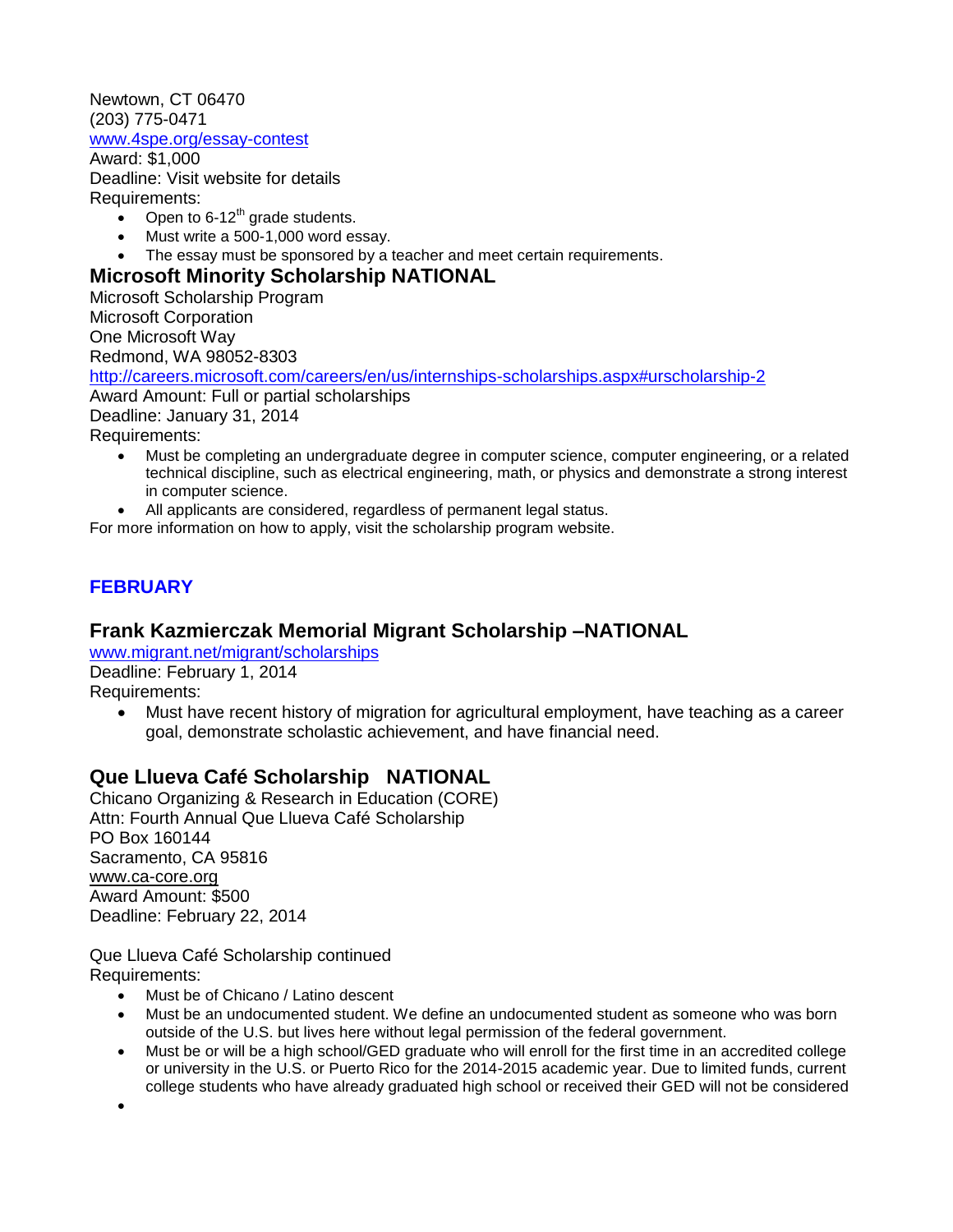# **SALEF Fulfilling Our Dreams Scholarship Fund**

Salvadoran American Leadership and Education Fund 1625 W Olympic Blvd., Suite 718 Los Angeles, CA 90015 [www.salef.org](http://www.salef.org/)

Award: \$1,500 Deadline: Check website during February 2014 Requirements:

- Must be of Central American or other Latino descent
- Demonstrate financial need and history of community service.
- Note: Priority given to applicants from the Los Angeles area.

#### **Immigrant Youth Achievement Award**

[www.americanimmigrationcouncil.org/events/IYAA](http://www.americanimmigrationcouncil.org/events/IYAA) Award: \$1,000 Deadline: Visit webpage Winter, 2014 Requirements: See website

#### **National Peace Essay Contest-NATIONAL**

United States Institute of Peace C/o National Peace Essay Contest 1200 17<sup>th</sup> Street, NW, Suite 200 Washington, DC 20036 [www.usip.org/npec](http://www.usip.org/npec) Award: \$1,000 - \$10,000 Deadline: February 10, 2014 Requirements: Student must be in 9-12<sup>th</sup> grade and attend a public, private, or parochial school in the US. Essay prompt: "How can new media best be leveraged to help build peace and prevent conflict?"

#### **Bank of America: Joe Martin Scholarship**

[www.bankofamerica.com](http://www.bankofamerica.com/) Keyword: Scholarships Award: \$1,000 - \$5,000 Deadline: February 28, 2014 Requirements:

- High school seniors, graduates, or current undergraduates who will be enrolled no later than Fall 2014 in full-time **undergraduate** course of study at an accredited college, university, or vocational-technical school in the United States
- Past or current Bank of America employees and their immediate family members are also eligible.

#### **California Teachers Association**

CTA Scholarship Committee C/o Human Rights Department PO Box 921 Burlingame, CA 94011 [www.cta.org/About-CTA/CTA-Foundation/Scholarships.aspx](http://www.cta.org/About-CTA/CTA-Foundation/Scholarships.aspx) Award: \$500 – \$5,000 Deadline: Varies, visit webpage for details Requirements:

• Must be a CTA member or dependent.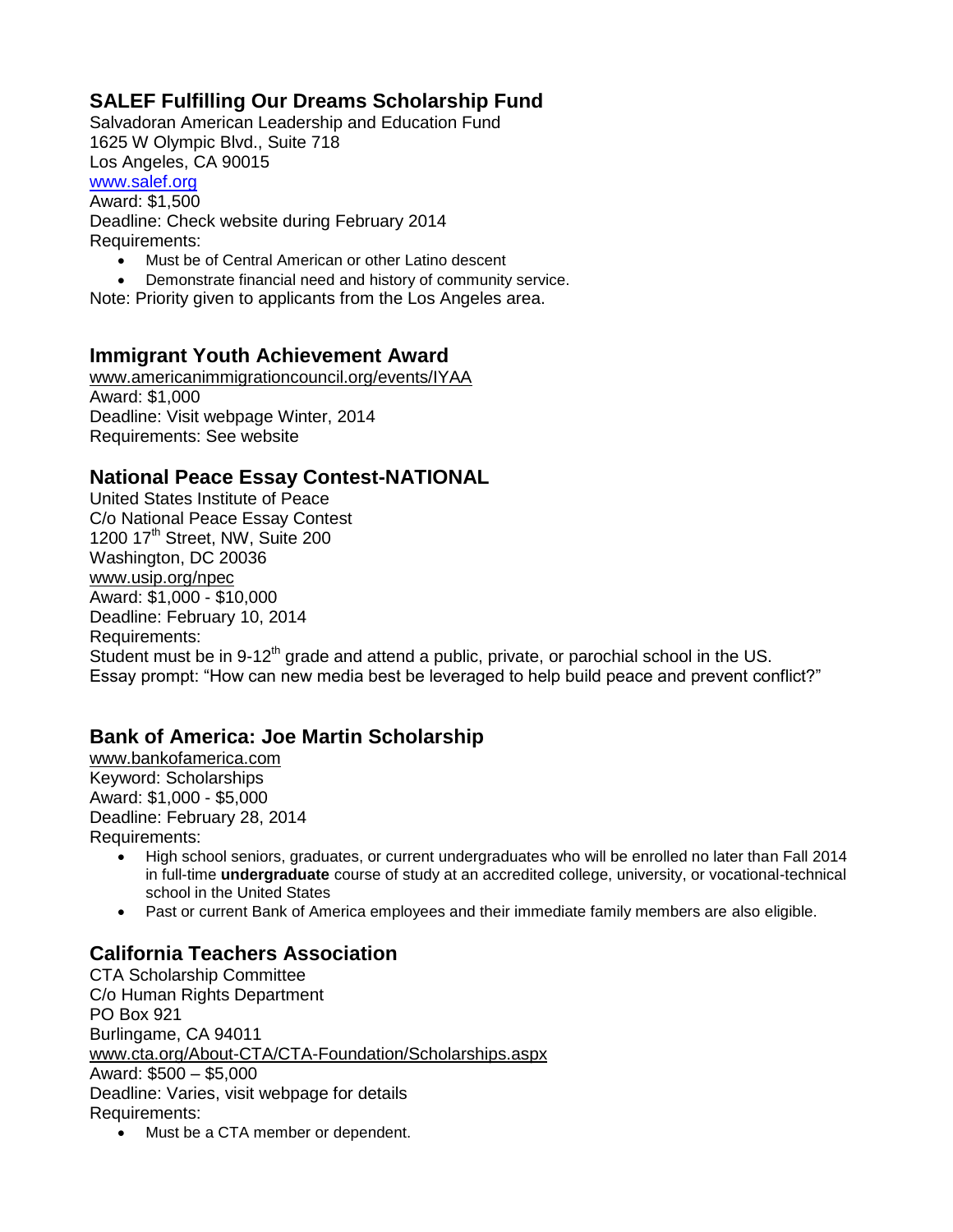# **Joe Francomano Scholarship**

Junior Achievement Worldwide C/o Joe Francomano Scholarship, JA Worldwide One Education Way Colorado Springs, CO 80906 www.ja.org[/programs/programs\\_schol.shtml](http://www.ja.org/programs/programs_schol.shtml) Award: (4) \$5,000 Deadline: February 1 2014; visit webpage Requirements:

- Open to high school seniors with a minimum 3.0 GPA
- Students must submit a personal essay and 3 letters of recommendation

#### **Erika J. Glazer Family Scholarship Fund**

Erika J. Glazer Family Scholarship - CSULA C/o Liberty Hill Foundation 6420 Wilshire Boulevard, Suite 700 Los Angeles, CA 90048

Several multi-year scholarships ranging from \$1,000 to \$8,500 per year to AB540 (non-resident tuition exemption) students pursuing a bachelor's degree at California State University, Los Angeles or California State University, Dominguez Hills. Students must demonstrate leadership, merit, a commitment to community service and/or potential for academic achievement.

Deadline: **February 2014** for the new guidelines and application. Questions may be emailed to **[glazerscholarship@libertyhill.org](mailto:glazerscholarship@libertyhill.org)**.

#### **The Asian Pacific Fund-**

Asian Pacific Fund 225 Bush Street, Suite 590 San Francisco, CA 94104 (415) 433-6859 <http://www.asianpacificfund.org/scholarships> Award Amount: \$5,000 Deadline: February 20, 2014 & May 5, 2014 Requirements:

- 14 different scholarship programs
- Check website for different scholarship program requirements

#### **Newhouse Scholarship Program**

National Association of Hispanic Journalists Attn: Scholarships Committee 1000 National Press Building 529 14<sup>th</sup> Street, NW Washington, DC 20045 [www.nahj.org](http://www.nahj.org/)

Award: \$2,000 – 5,000 Deadline: **February of each year** Requirements:

 Must be college sophomore that is of Hispanic descent and interested in majoring in print journalism in English or Spanish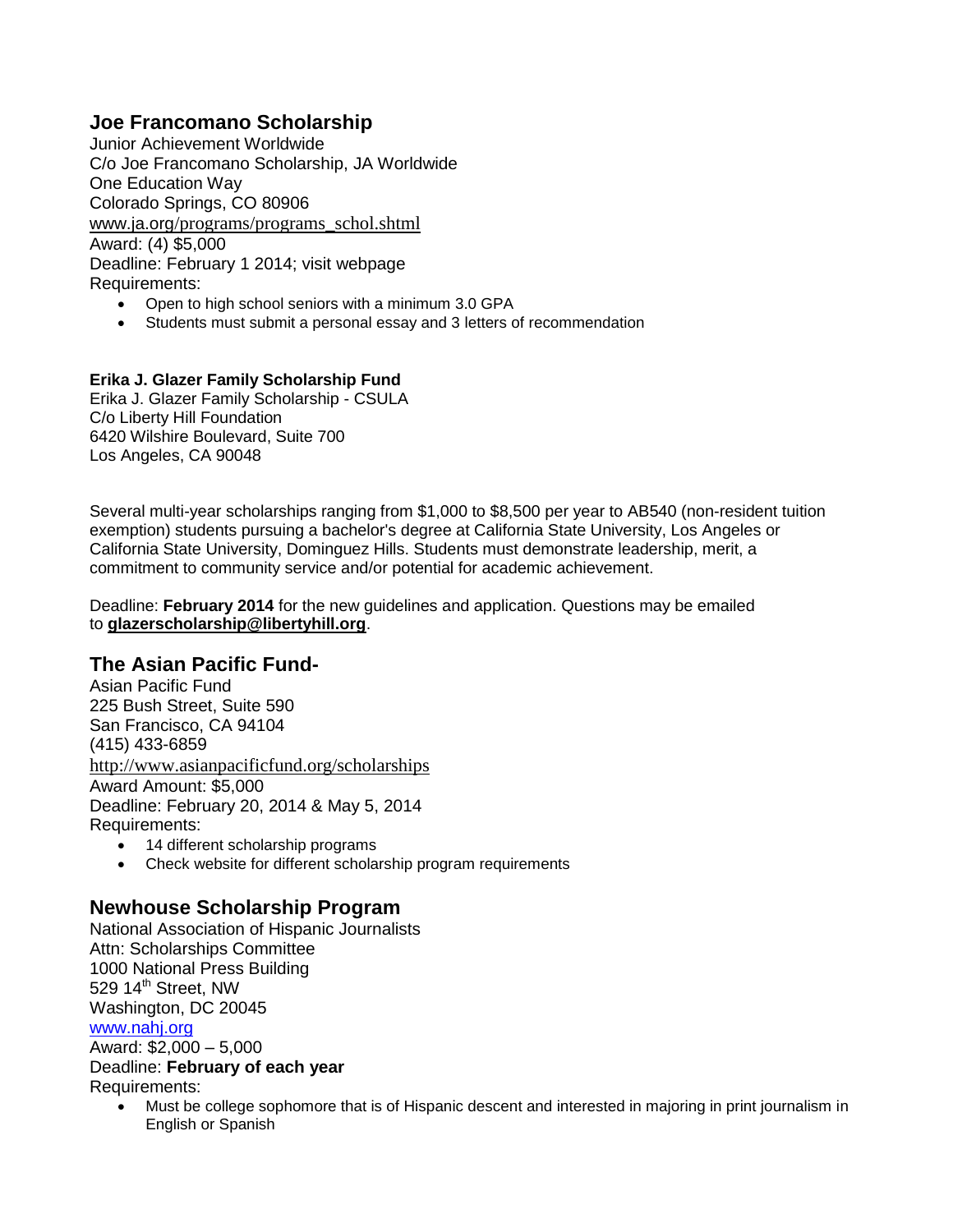- Applications must include autobiographical essay of 500 words describing some aspect of the relationship between Hispanic Americans and the press
- Must attend schools within the USA and Puerto Rico

# **PFLAG-HATCH Youth Scholarship Program-NATIONAL**

PFLAG National Scholarship Program 1828 L St. NW, Suite 660 Washington, DC 20036 [www.pflag.org](http://www.pflag.org/) Award: \$1,000 - \$5,000 Deadline: Applications available **March 29, 2014** Requirements: Graduating lesbian, gay, bisexual, transgender, or straight-ally who is a high school senior.

#### **UC Berkeley – The Achievement Award Program**

[www.alumni.berkeley.edu/taap](http://www.alumni.berkeley.edu/taap) Award: Up to \$6,000 + Laptop computer Deadline: May and June, 2014, visit webpage Requirements:

- Full-time enrollment at UC Berkeley
- Evening scholar meetings and events throughout the academic year
- 10 hours of community service and outreach per semester
- "Satisfactory Academic Progress" as defined by the Office of Financial Aid and the scholar's college
- AB 540 students are eligible for award

#### **MARCH**

#### **California's Wine Grape Growers Foundation Scholarship**

California Wine Grape Growers Foundation 1325 J Street, Suite 1560 Sacramento, CA 95825

#### [www.cawg.org](http://www.cawg.org/) Award: Varies

Deadline: March 31<sup>st</sup>, 2014 Requirements:

- Parent/guardian must be employed as a vineyard worker by a wine grape grower in California during the past and current seasons.
- It is recommended that student already be in the process of establishing residency.
- Must submit application, 2 page essay, transcripts and letter of recommendation.

# **Chicana/Latina Foundation**

Chicana/Latina Foundation Attn: Scholarship Committee 1419 Burlingame Ave., Suite N Burlingame, CA 94010 [www.chicanalatina.org](http://www.chicanalatina.org/) Award: \$1,500 Deadline: March 2014 Requirements:

- Chicana and/or Latino heritage who has resided for two years and goes to college in Northern California.
- Must demonstrate academic excellence and community leadership.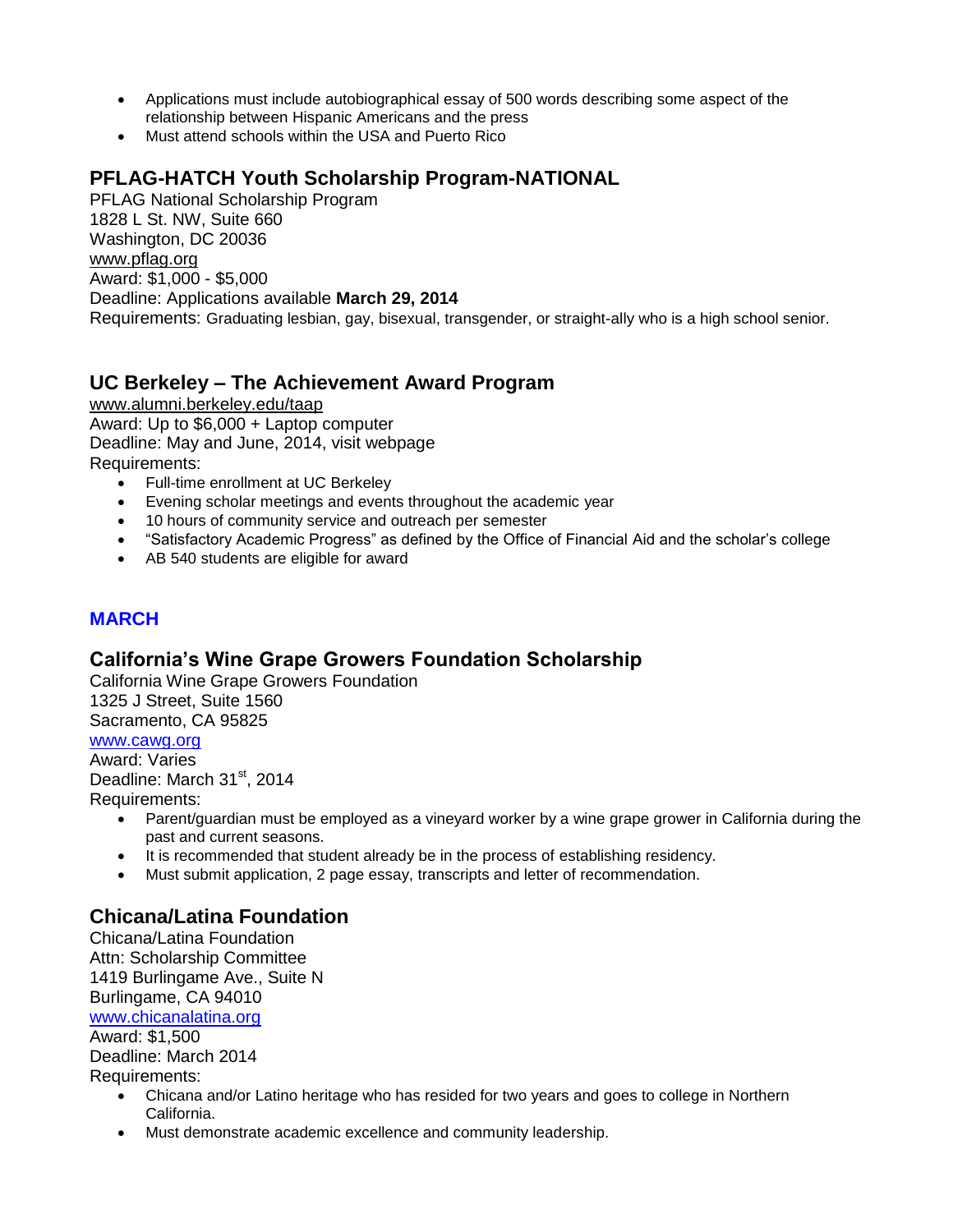Must be enrolled full-time in college, have completed 15 college semester units and a GPA of 2.5

# **A.R.E. Scholarship**

The Association of Raza Educators PO Box 226768 Los Angeles, CA 90022 [www.razaeducators.org](http://www.razaeducators.org/about_projects)/about\_projects Award Amount: \$1,000 Deadline: varies by area, visit webpage Winter 2014 Requirements:

- No minimum GPA required, but will be taken into account.
- Undocumented students are encouraged to apply.

#### **Humane Education Network: A Voice for Animals**

[www.hennet.org/contest](http://www.hennet.org/contest)

Award: \$250 - \$1,000 Deadline: March 2014 Requirements:

 For more information on scholarship program requirements, please visit the website. Program is open to all students, regardless of permanent legal status.

# **TELACU Education Foundation**

5400 E. Olympic Blvd, Suite 300 Los Angeles, CA 90022 [www.telacu.com](http://www.telacu.com/) Award: \$500-\$2,500 Deadline: January 31<sup>st</sup> for continuing applicants or February 28<sup>th</sup> for new applicants Requirements:

Student must be low-income and first generation college student.

• Scholarship program is open to students in California, Illinois, New York, and Texas.

Please see website for regional requirements.

# **QuestBridge Programs**

QuestBridge 120 Hawthorne Ave., Suite 103 Palo Alto, CA 94301

[www.questbridge.com](http://www.questbridge.com/)

Award: Scholarships for summer programs, workshops, admissions counseling and scholarships. Deadline: March of every year

Requirements:

- If student is applying for K-12 college preparatory services and/or summer programs, no social security number is required as part of the application.
- If student is applying to undergraduate scholarships, student must be a US Citizen or lawful permanent resident, except if applying to Pomona College, Princeton, or Yale.

Student must demonstrate a strong academic record and family income of less than \$60,000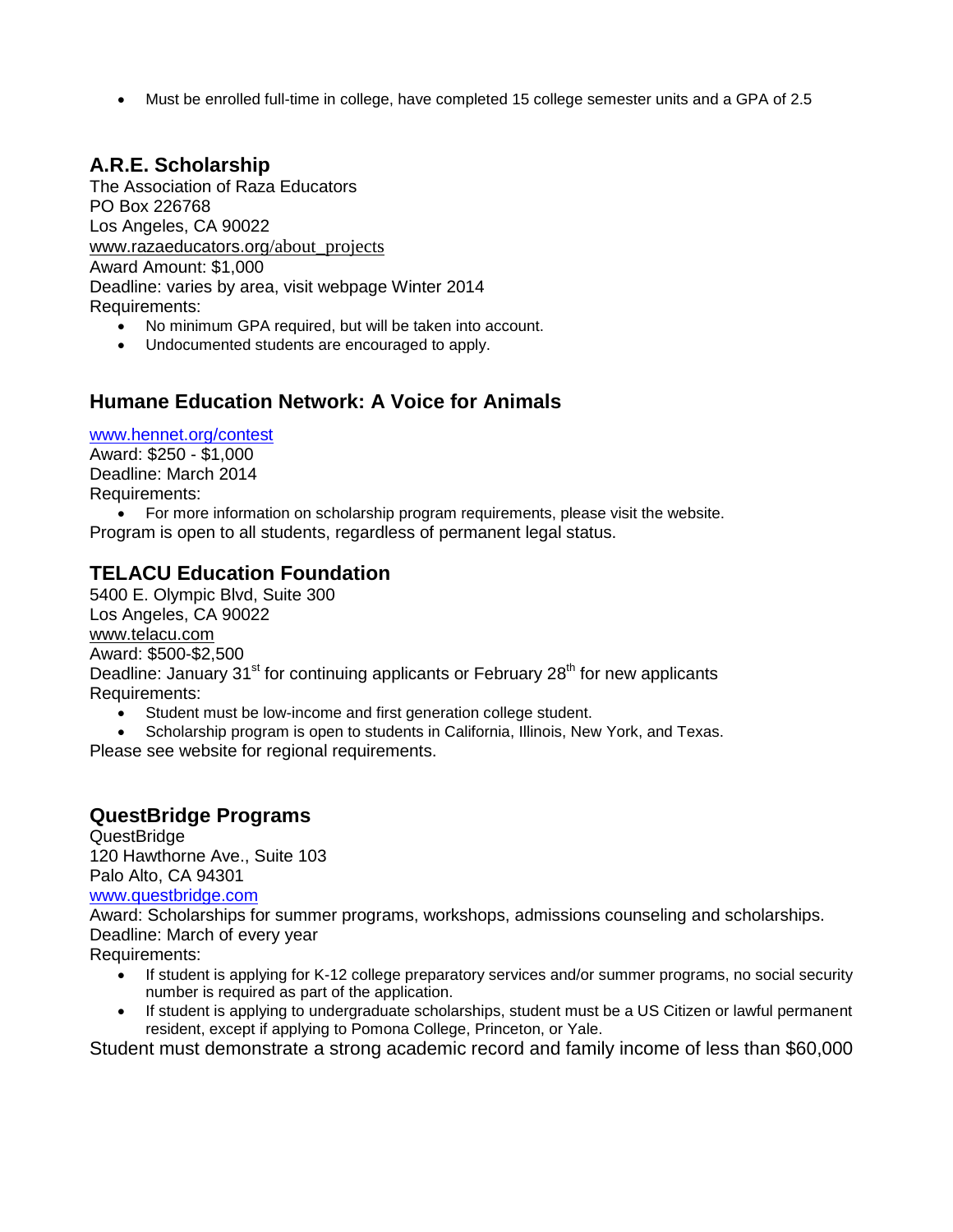#### **The United Agribusiness League & United Agricultural Benefit Trust Scholarship**

United Agribusiness League & United Agricultural Benefit Trust UAL/UABT Scholarship Program United Agribusiness League 54 Corporate Park Irvine, CA 92606 [www.ual.org/scholarship.html](http://www.ual.org/scholarship.html) Award: Varies Deadline: March 1, 2014 Requirements: Applicants must be affiliated with UAL or UABT, either through a member or employee of a member.

- Minimum 2.5 GPA required.
- Three letters of recommendation & resume
- 2-page essay
- $\bullet$

# **Hispanic Education Endowment Fund**

Orange County HEEF Scholarship Program Orange County Community Foundation 30 Corporate Park, Suite 410 Irvine, CA 92606 [www.heef.org](http://www.heef.org/) Award: Various Scholarship Programs

Deadline: Visit webpage Winter 2014 Requirements:

- Be a Latino/a who has lived in Orange County for the past 4 years.
- Be an OC high school graduate who enrolls full-time at a 2 or 4-year college or university.
- Be eligible for need based financial aid.

#### **Leonard Perryman Scholarship**

Perryman Scholarship Committee United Methodist Communications PO Box 320 Nashville, TN 37202 [www.umcom.org](http://www.umcom.org/) Award: \$2,500 Deadline: March 15, of every year Requirements:

- Open to United Methodist ethnic college students with either Junior or Senior status
- Community college students that will transfer to a university as Juniors or Seniors are eligible
- Award is only for students majoring in Journalism or Mass Communications.

#### **Puerto Rican Bar Association (PRBA) – Scholarship Award-NEW YORK** PRBA

Attn: Treasurer 303 Park Ave South, Suite 1405 New York, NY 10010 [www.prba.net](http://www.prba.net/) Award: \$2,000 Deadline: Visit webpage Winter 2014

Requirements:

 Awards are given to a Latino first or second year student in a JD program at an American Bar Association approved school.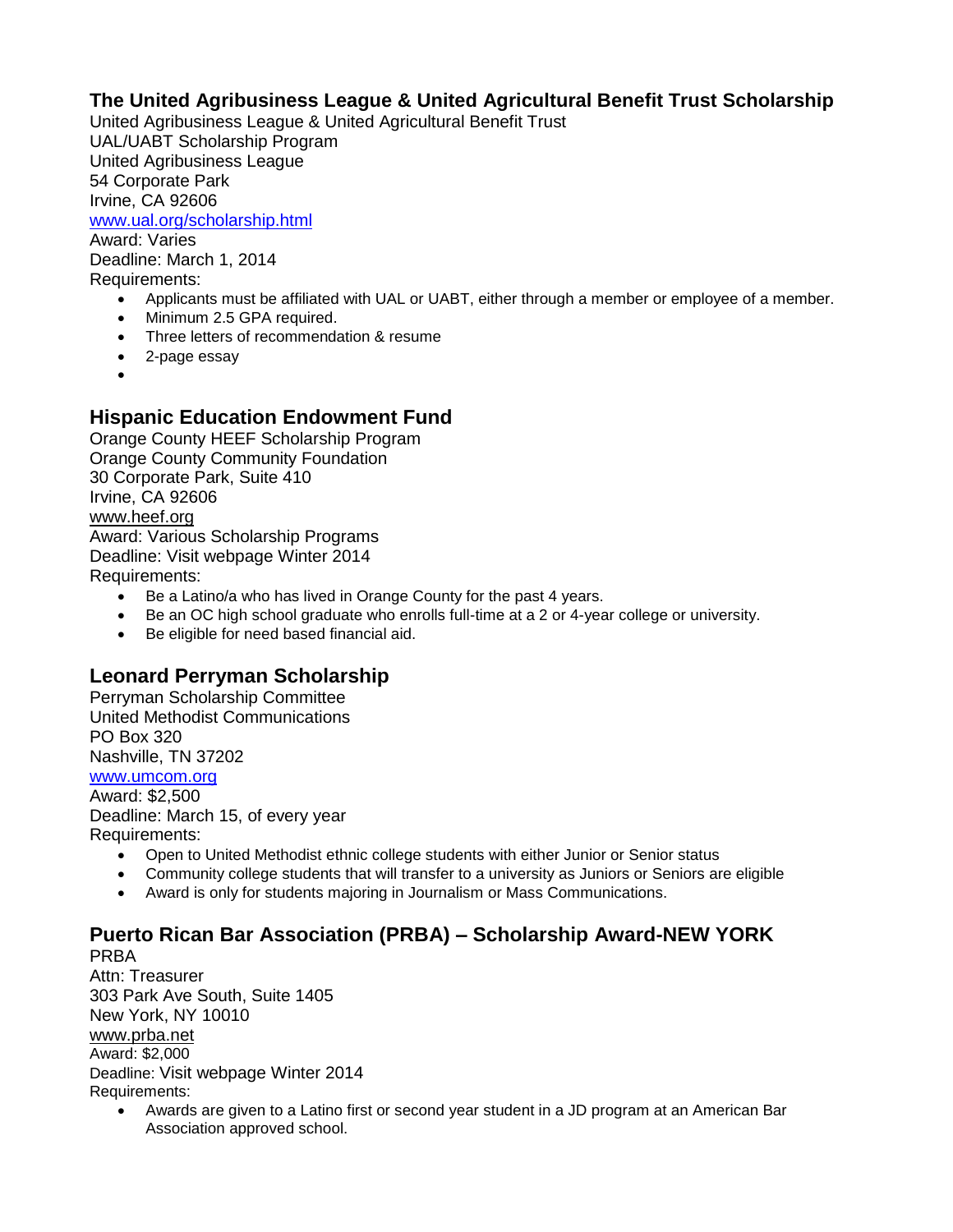- PRBA selects recipients based on financial need and academic promise.
- Third year evening students are also eligible to apply.

#### **Fredrikson & Bryon Foundation – Minority Scholarship Program-NATIONAL**

[www.fredlaw.com](http://www.fredlaw.com/) Award: \$10,000 Deadline: March 31, 2014 Requirements:

- Applicants must be minority first-year law students.
- Visit website for further details and application

#### **Latin American Educational Foundation**

561 Santa Fe Drive Denver, CO 80204 [www.laef.org](http://www.laef.org/) Award: Varies Deadline: Opens January 2014 Requirements:

- Hispanic heritage and/or actively involved in the Hispanic community
- Minimum 3.0 GPA
- Colorado resident

#### **Beca Foundation General Scholarship Fund**

The Beca Foundation PO Box 936 Escondido, CA 92033 (760) 741-8246 <http://www.becafoundation.org/scholarship.htm> Award: \$500 – 1,000 Deadline: Visit webpage Spring 2014 Requirements: • Must be a resident of North San Diego County

- High school senior entering 2 or 4-year university
- Available for students pursuing a degree in a medical related field

# **The Andrés y María Cárdenas Family Foundation**

[www.cardenasfoundation.org](http://www.cardenasfoundation.org/) Award: \$500 – 3,000 Deadline: Visit webpage Requirements:

- Must be a senior at one of the following schools Arleta HS, Kennedy HS, Monroe HS, North Hollywood HS, Polytechnic HS, San Fernando HS, Sylmar HS, Van Nuys HS or Panorama HS
- AB540 Students are encouraged to apply

#### **Chin: Shui Kuen and Allen Chin Scholarship-NATIONAL**

[www.asianpacificfund.org](http://www.asianpacificfund.org/)

Deadline: March 2014 Requirements:

• Incoming freshman or current undergraduate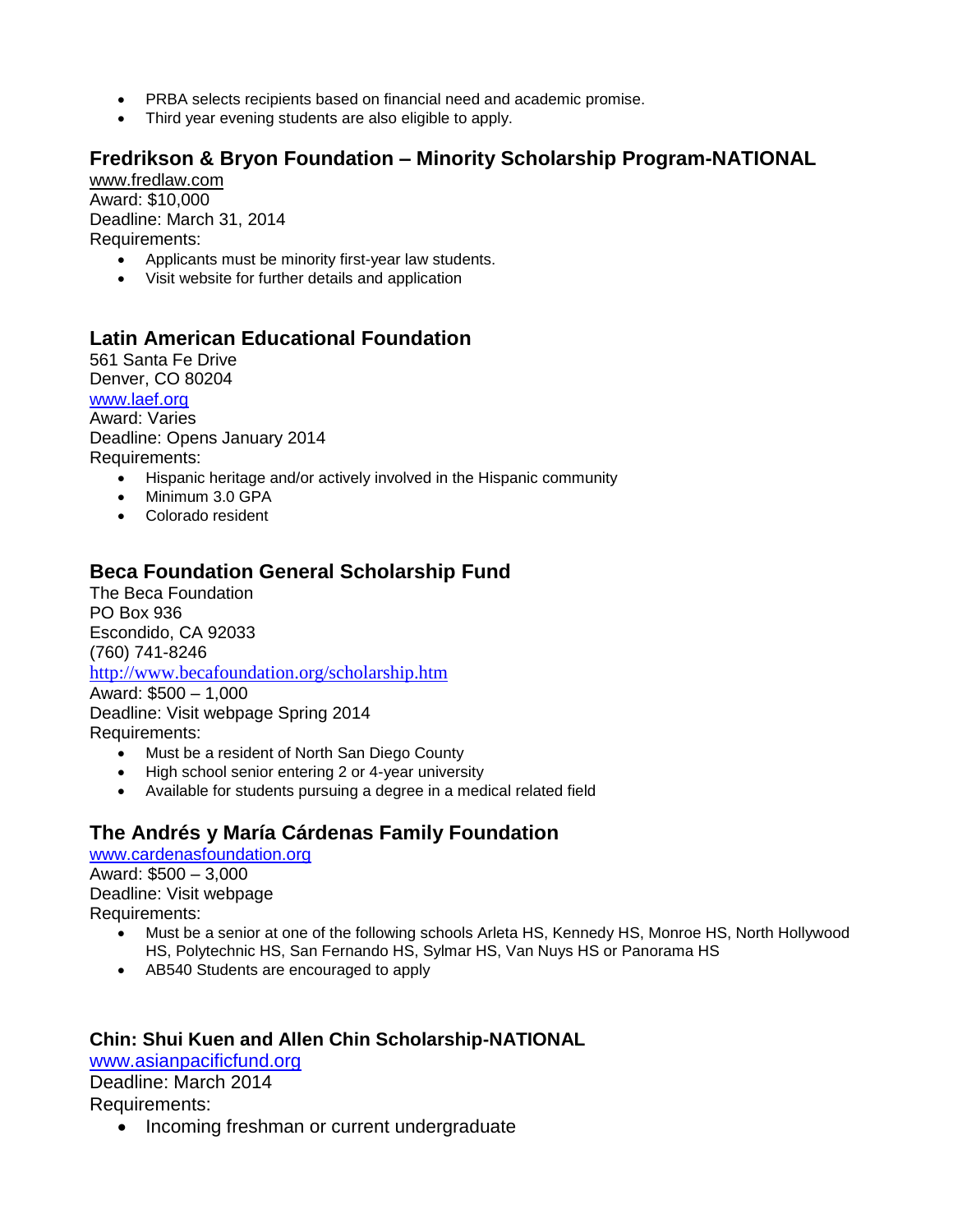- Have a parent or self currently or formerly employed at an Asian-owned or Asian cuisine restaurant
- $\bullet$ **Power Through Knowledge Scholarship-NATIONAL**

[www.osl.ucsb.edu/org/ptk/news](http://www.osl.ucsb.edu/org/ptk/news) Deadline: March 2014 Requirements:

• Scholastic achievement

# **APRIL**

#### **Congressional Hispanic Caucus**

[www.chci.org/scholarships](http://www.chci.org/scholarships)

Deadline: April 16, 2014

Requirements:

- Consistent, active participation in public or community service
- Open to individuals who are lawfully authorized to work full-time without restriction to any U.S. employer and who at the time of application, possess lawful evidence of employment authorization.
- $\bullet$

# **The Fountainhead Essay Contest**

The Fountainhead Essay Contest The Ayn Rand Institute 2121 Alton Parkway, Suite 250 Irvine, CA 92606 [www.aynrandnovels.com/essay-contests/](http://www.aynrandnovels.com/essay-contests/) Award: \$50-\$10,000 Deadline: Varies, visit webpage Requirements:

- Please visit the website for more information.
- Undocumented students are encouraged to apply.

# **Holocaust Remembrance Project Scholarship**

Holocaust Remembrance Project C/o Holland & Knight Charitable Foundation, Inc. 201 N. Franklin Street, 11<sup>th</sup> Floor Tampa, FL 33602 <http://holocaust.hklaw.com/> Award: \$100 - \$10,000 Deadline: Visit webpage Requirements: • High school student, 9-12 grade

Submit an essay with a bibliography and/or works cited page.

Essay prompts: (a) Why is it vital that the remembrance, history and lessons of the Holocaust be passed on to a new generation? *Or* (b) Suggest what young people can do to combat and prevent prejudice, discrimination and violence in our world today.

# **Pacific Gas and Electric Company – Latino Scholarship NATIONAL**

Pacific Gas and Electric Company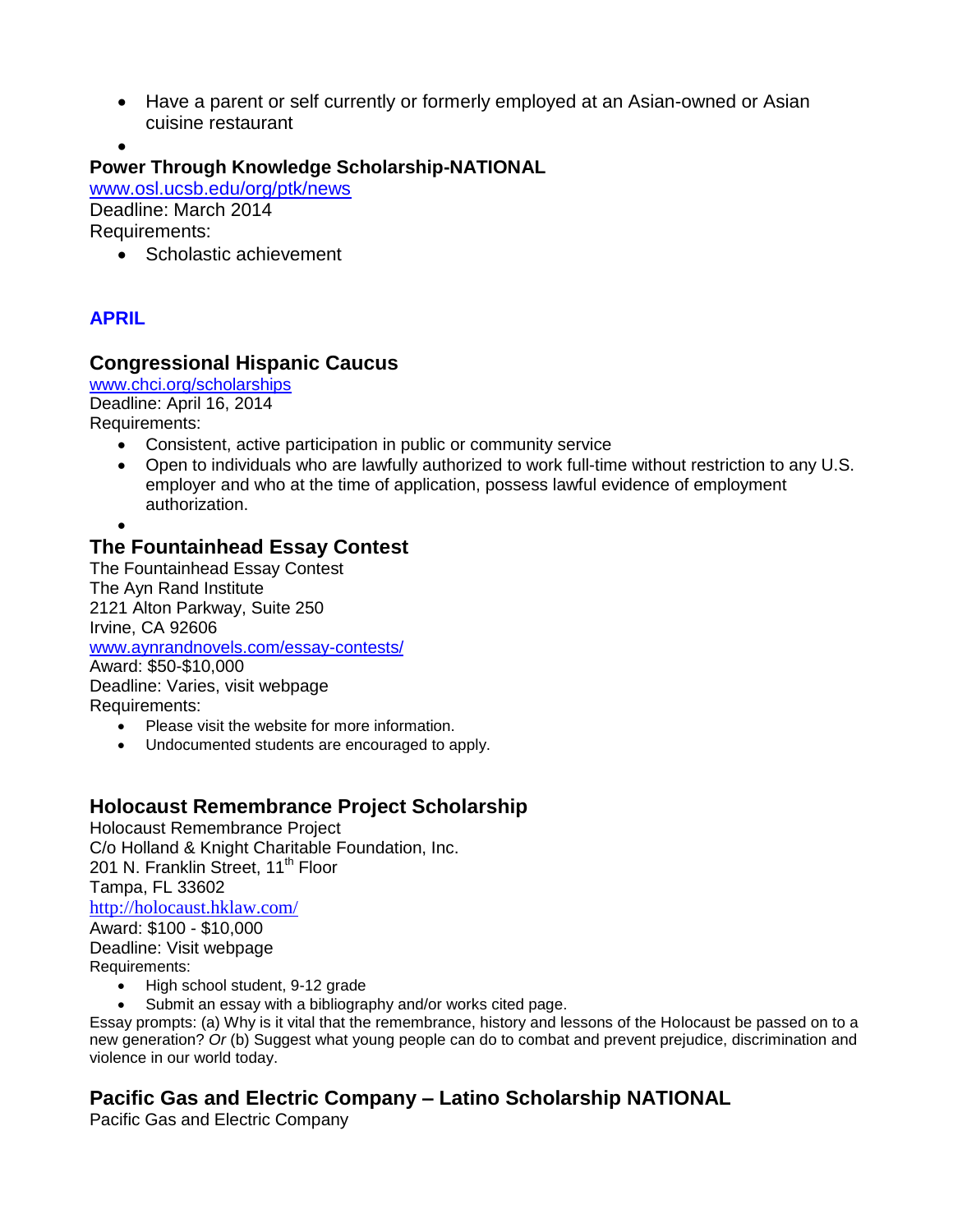Attn: Mario Valadez Latino ERG Scholarship Committee 77 Beale Street Mail Code B29J San Francisco, CA 94105 [www.pge.com/about/community/education/ergscholarships/](http://www.pge.com/about/community/education/ergscholarships/) Award: (30) \$1,000

Deadline: April 2014 Requirements:

- Applicants must be enrolled in college or planning to attend college in the fall of 2012.
- Eligible students must submit application, proof of address, letters of recommendation and essay. Note:

Pacific Gas and Electric has various scholarship programs. Refer to website for more details. All eligible applicants must live within the PG&E service area.

# **A.W. Bodine – Sunkist Memorial Scholarship**

A.W. Bodine-Sunkist Memorial Scholarship Program Sunkist Growers PO Box 7888 Van Nuys, CA 91409-7888 [www.sunkist.com/about/bodine\\_scholarship.aspx](http://www.sunkist.com/about/bodine_scholarship.aspx) Award: \$2,000 Deadline: April 30, 2014

Requirements:

- Applicants must have a background in California or Arizona agriculture. The student or someone in the student's immediate family must have derived the majority of his or her income from agriculture.
- Demonstrated financial need.
- Minimum 2.7 GPA and extracurricular activity involvement.
- Personal essay describing personal and agricultural background.

# **Davis-Putter Scholarship Fund NATIONAL**

Davis-Putter Scholarship Fund PO BOX 7307 New York, NY 10116 [www.davisputter.org](http://www.davisputter.org/) Award: Up to \$10,000 Deadline: Visit webpage in January; deadline April 1, 2014 Requirements:

 Applicants must demonstrate activism in the struggle to achieve civil rights, economic justice, international solidarity, or other progressive issues.

Undocumented students are invited to apply.

#### **Esperanza Education Fund REGIONAL**

Esperanza Education Fund PO Box 27507 Washington, DC [www.esperanzafund.org/scholarship](http://www.esperanzafund.org/scholarship) Award: \$5,000 - \$10,000 Deadline: Visit webpage Winter 2014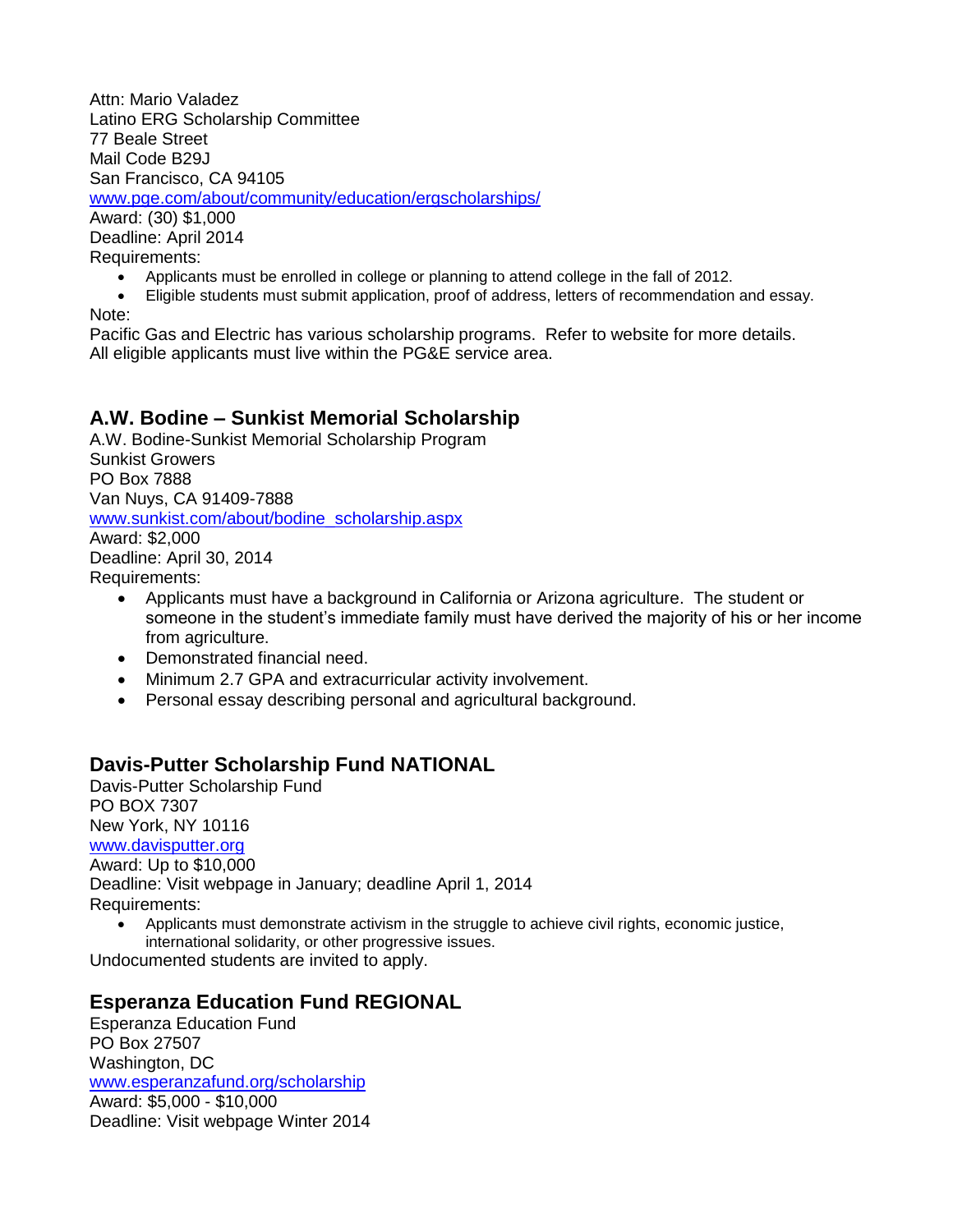Requirements:

- Must be born outside the US or have two parents born outside the US
- Must be a graduating senior at a high school in Washington D.C., Maryland, or Virginia
- Must enroll full-time at an accredited public college or university

# **Bill Coggins Community Leadership Award**

Watts Counseling and Learning Center 1465 E. 103<sup>rd</sup> Street Los Angeles, CA 90002 (323) 564-7911 [www.info.kp.org/communitybenefit](http://www.info.kp.org/communitybenefit)

Award: \$250 – 1,000 Deadline: Visit webpage 2014 Requirements:

- Be a high school senior or college student from Los Angeles County.
- 2.5 GPA minimum.
- 2 letters of recommendation.

#### **Kaiser Permanente Health Care Career Scholarship Program**

<http://kpnwscholarship.com/>

Deadline: visit webpage for updates Requirements:

- Be a senior in high school during the 2013–2014 school year
- Be pursuing a career in the medical or dental health care field.
- Have a minimum cumulative GPA of 2.5 (weighted).
- Reside and attend high school in the Kaiser Permanente Northwest service area at an approved high school.

#### **Phi Delta Kappa International NATIONAL**

Phi Delta Kappa International 408 N. Union St PO BOX 789 Bloomington, Indiana 47402 [www.pdkintl.org](http://www.pdkintl.org/) Award: Various Scholarship Programs Deadline: Varies, visit webpage Requirements:

- Awards are available for post-graduate work, including Masters, EdD and PhD work in Education
- See website for more details about each scholarship program

#### **The Duracell/National Urban League Scholarship**

NUL Scholarship/Intern Program for Minorities 120 Wall Street, 7<sup>th</sup> Floor New York, NY 10005 (212) 558-5373 Award: \$10,000 + Paid Internship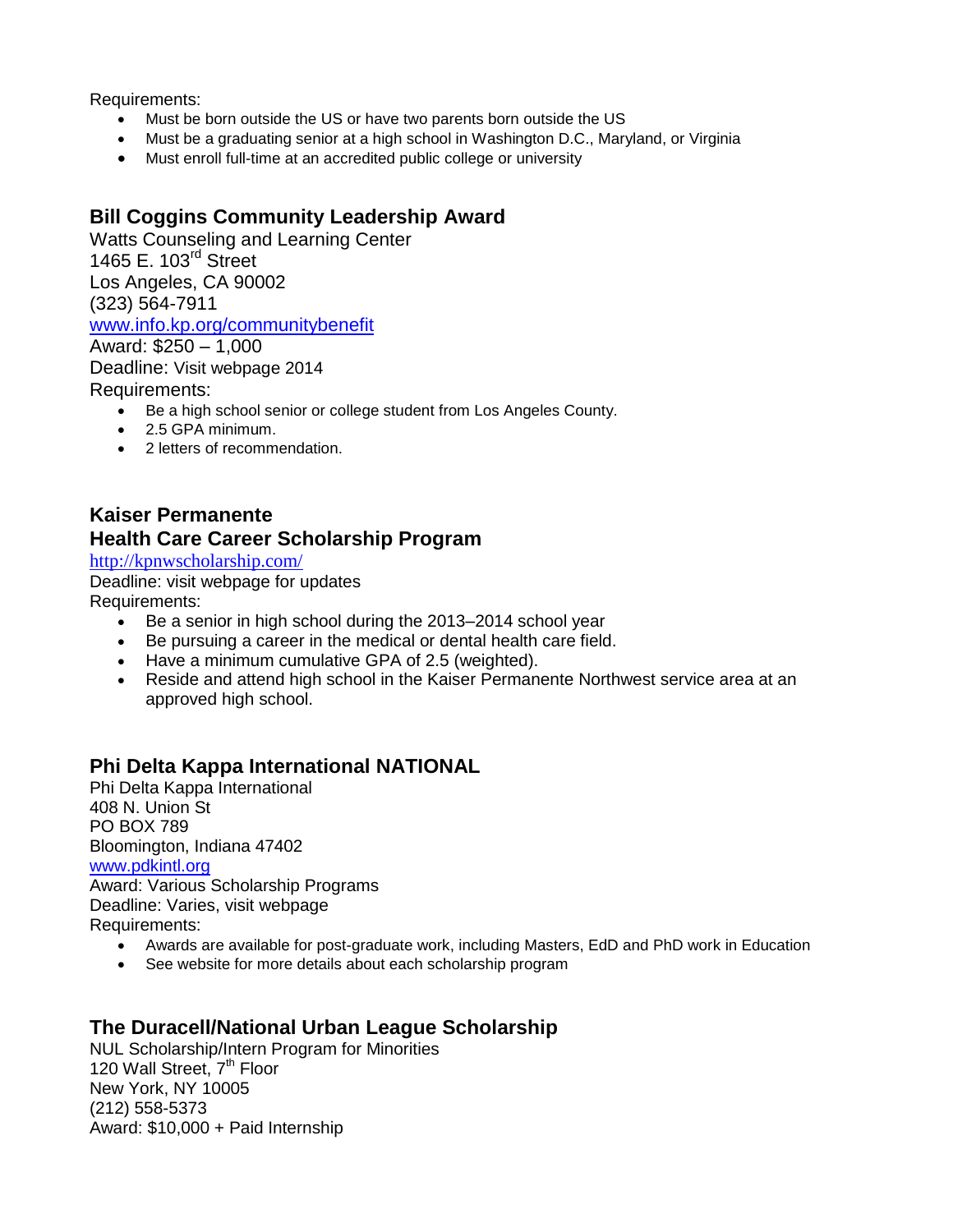Deadline: Visit webpage Spring 2014

Requirements: Open to minority students focusing in engineering, sales, marketing, finance and business.

# **Hispanic Engineers National Achievement Awards NATIONAL**

Student Leadership Awards **HENAAC** Attn: Student Scholarship Committee 3900 Whiteside St. Los Angeles, CA 90063 [www.greatmindsinstem.org/henaac/awards](http://www.greatmindsinstem.org/henaac/awards) Award: Varies Deadline: Opens January 2014; deadline April 30 of every year Requirements:

- Student must be majoring in math, computer science, material science, engineering or applied science
- Must have an overall GPA of 3.0 or higher

# **MAY**

#### **Korean Resource Center – Dream Scholarship Fund NATIONAL**

Korean Resource Center 900 S. Crenshaw Blvd Los Angeles, CA 90019 [www.krcla.org/en/Dream\\_Scholarship\\_Fund](http://www.krcla.org/en/Dream_Scholarship_Fund) Award: \$1,000 Deadline: Visit webpage Summer 2014 Requirements: • Identify as Korean American and/or Asian Pacific Islander American

- Demonstrate financial need.
- Eligible students must be a senior in high school or up to a junior in a US accredited college or university.
- Have demonstrated achievement in the arts, community service, sports, or other activities.

# **Lanzate Travel Award Program NATIONAL**

Southwest Airlines and The Hispanic Association of Colleges and Universities (HACU) [www.hacu.net](http://www.hacu.net/)

Award: 4 Roundtrip tickets to and from University Deadline: Visit webpage; summer 2014 Requirements:

- Must be a student at four-year college or university
- GPA of 2.5 or higher
- Undergraduate and Graduate students are eligible to apply

#### **Advancing Hispanic Excellence in Technology, Engineering, Math & Science NATIONAL**

SHPE Foundation c/o: 2013-2014 Scholarship Program The SHPE Foundation, Inc. General Scholarships P.O. Box 93577 City of Industry, CA 91715 [www.shpefoundation.org](http://www.shpefoundation.org/)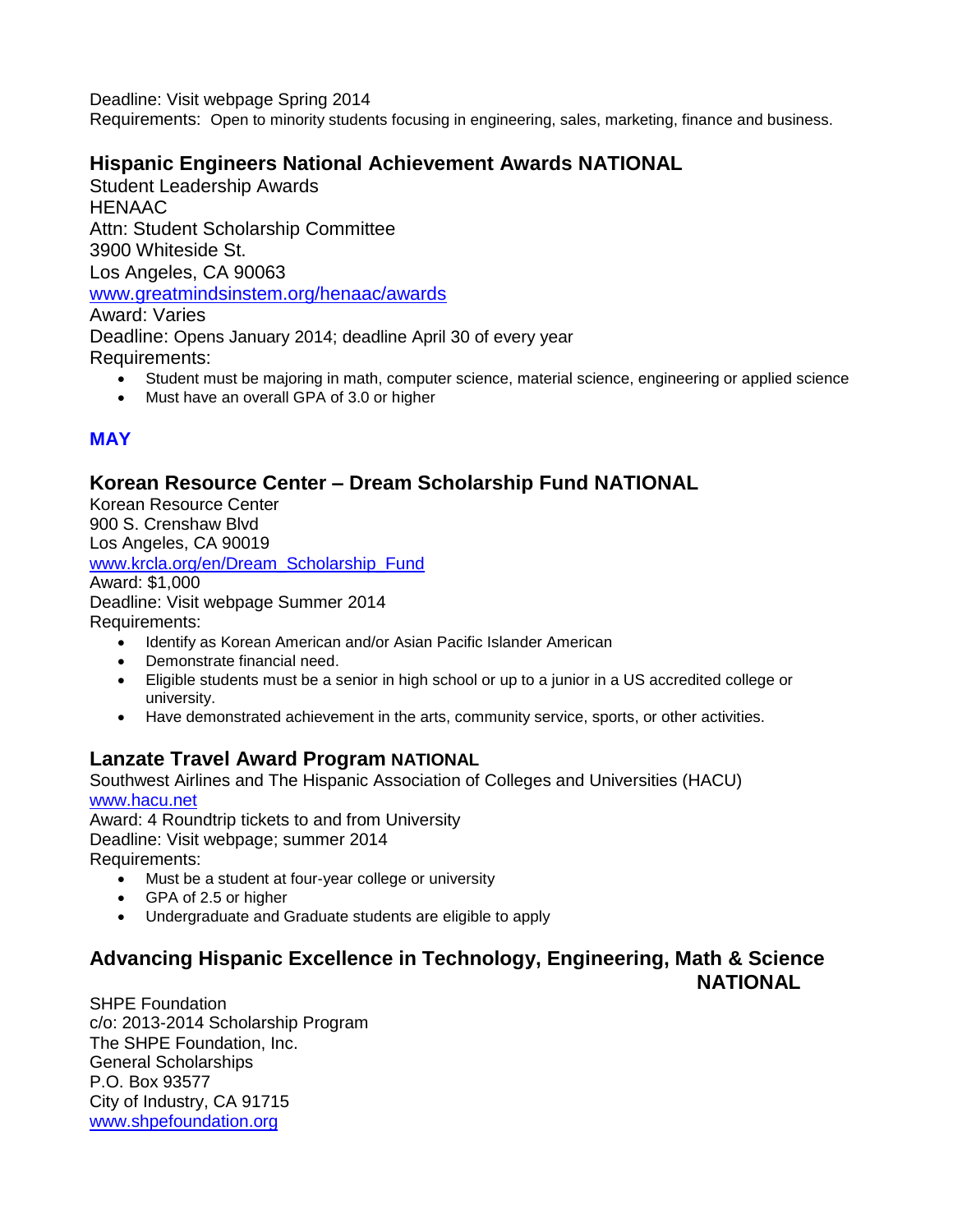Award: \$1,000 - \$3,000 Deadline: May 1, 2014 Requirements:

- Applicant must be of Hispanic-descent.
- U.S. citizenship is not required.
- Plan to major in science, technology, engineering, mathematics or a related field.

For complete application information, please visit scholarship program website.

# **Center for Student Opportunity (CSO) Scholarship NATIONAL**

CSO Scholarship PO Box 30370 Bethesda, MD 20824 [www.csopportunity.org](http://www.csopportunity.org/)

Award: \$2,000 Deadline: Visit webpage during April 2014 Requirements:

- Graduating high school senior from underrepresented minority group, i.e., African-American, Native American, Alaska native, Latino, Asian, and Pacific Islander.
- First-generation college student with limited financial resources.

Student must plan to enroll at a CSO College Partner school (see website for list).

#### **Radio Television Digital News Association NATIONAL**

RTNDF Scholarships 4121 Plank Road #512 Fredericksburg, VA 22407 [www.rtnda.org](http://www.rtnda.org/) Award: \$1,000 – 10,000 Deadline: May of each year

Requirements:

- Must officially be a sophomore enrolled in college and have at least one more academic year remaining to graduate.
- May be enrolled in any major, so long as your career intent is to work in television or radio news.

#### **B. Davis Scholarship NATIONAL**

[www.studentawardsearch.com/scholarships.htm](http://www.studentawardsearch.com/scholarships.htm) Award: \$1,000

Deadline: May 26, 2014 Requirements: This Scholarship is available to all high school juniors and seniors as well as all students currently registered in any post-secondary institution

#### **Le Petit Scholarship NATIONAL**

[www.lepetitsoldat.com/Scholarship-W3.aspx](http://www.lepetitsoldat.com/Scholarship-W3.aspx) Award: (2) \$1,000 Deadline: May 15, 2014 and December 2014 Requirements: Essay contest. See website for more details

#### **Tylenol Scholarships NATIONAL**

Citizen's Scholarship Foundation of America, Inc.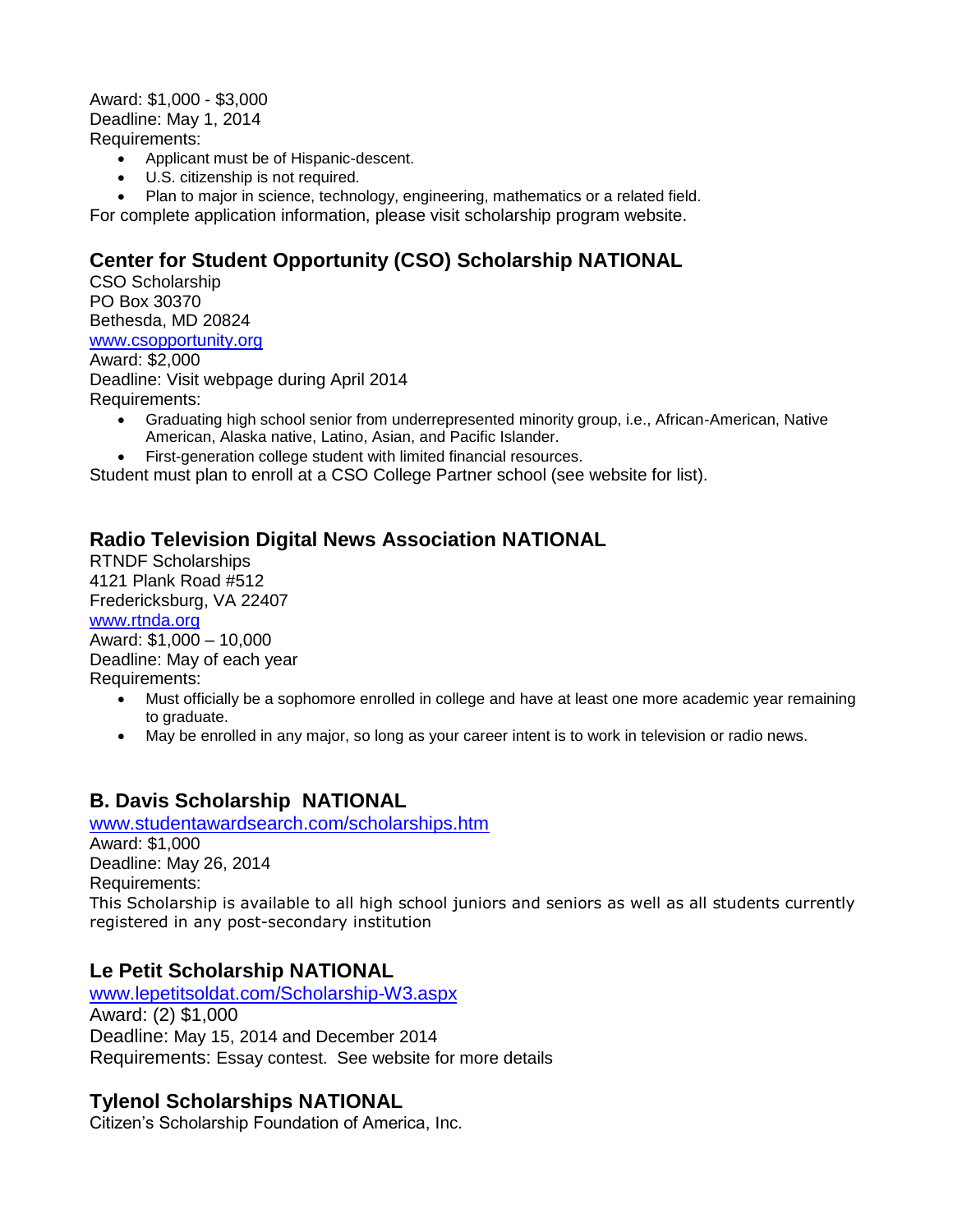1505 Riverview Road PO Box 88 St. Peter, MN 56082 [www.tylenol.com](http://www.tylenol.com/) Award: \$1,000 (150 awards), \$10,000 (10 awards) Deadline: Visit webpage Spring 2014

Requirements:

- Must be an undergraduate or graduate with at least one more year of education remaining.
- Must demonstrate leadership in community and school.
- Intend on majoring in a health-related field.

#### **JUNE**

#### **La Unidad Latina Foundation, Inc NATIONAL**

La Unidad Latina Foundation, Inc. 359 Prospect Avenue Brooklyn, NY 11215 [www.lulfoundation.org](http://www.lulfoundation.org/) Award: \$250 - \$1,000 Deadline: June 1<sup>st</sup> for Feb. 15<sup>th</sup> or September 1<sup>st</sup> for October 15th Requirements:

- Enrolled and have completed one full year of bachelors or master's program at an accredited 4-year university.
- Applicants must have a minimum 2.8 GPA

#### **CHIRLA – The Future of California Scholarship**

Coalition for Humane Immigrant Rights of Los Angeles [www.chirla.org](http://www.chirla.org/) 2533 W. Third Street, Suite 100 Los Angeles, CA 91744 Award: (4) \$500 Deadline: Visit webpage Spring 2014 Requirements:

- Must demonstrate participation and/or activism on immigrant rights issues and/or progressive social justice causes at school or in the community.
- Student must come from an immigrant family and demonstrate financial need.

#### **Hispanic Association of Colleges and Universities NATIONAL HACU**

8415 Datapoint Dr., Suite 400 San Antonio, TX 78229 [www.hacu.net/scholarships](http://www.hacu.net/scholarships)

Award: \$1,000

Deadline: Applications available in June 2014

Requirements:

- Full-time undergraduate or graduate students of any major in the U.S.
- Applicants must possess a minimum cumulative GPA of 3.2 and must be enrolled at one of HACU's member or partner colleges.

There are various scholarship program opportunities. Visit the website for more detailed information.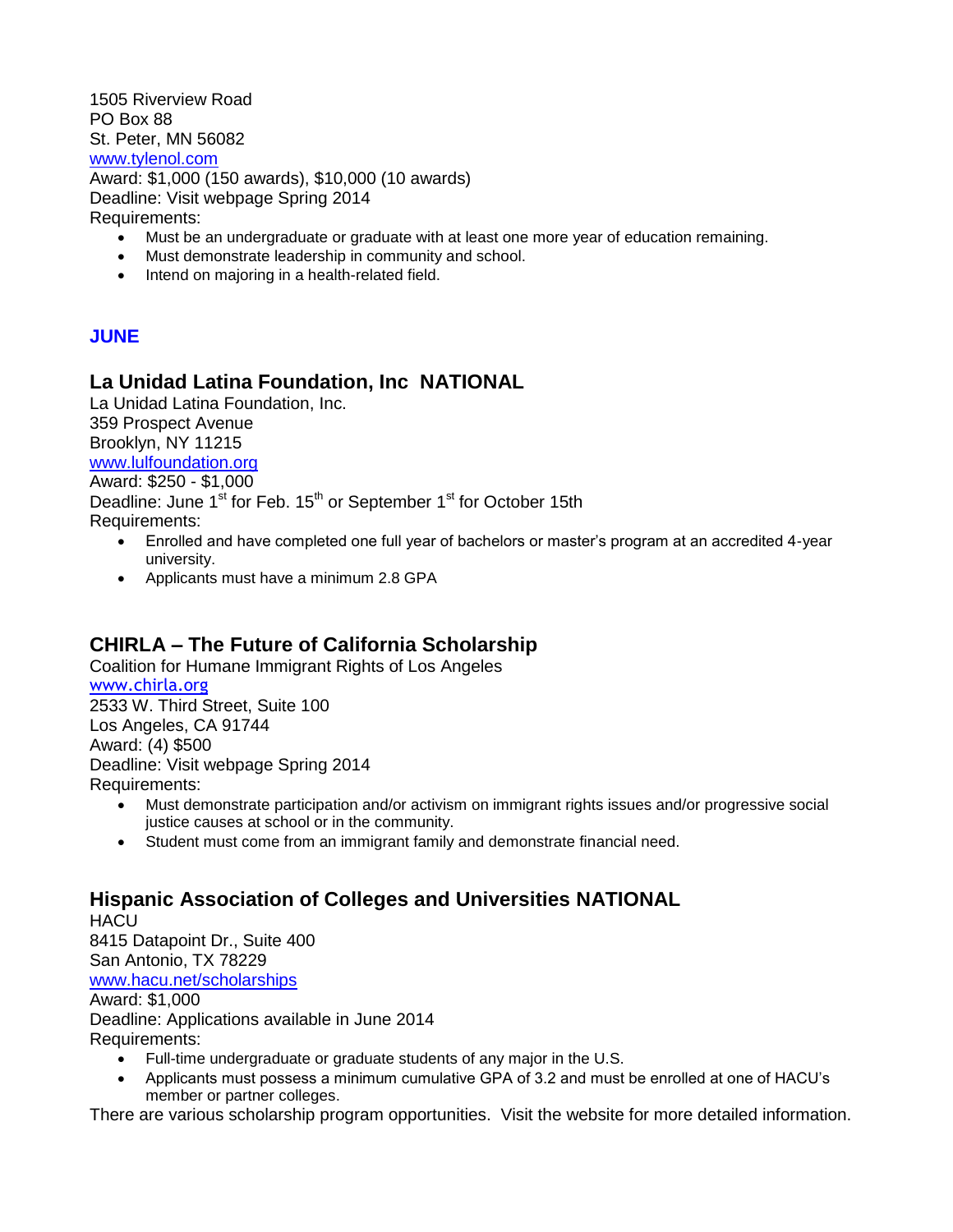# **National Sculpture Society Scholarship NATIONAL**

75 Varick Street, 11<sup>th</sup> Floor New York, NY 10013 [www.nationalsculpture.org](http://www.nationalsculpture.org/) Award: \$2,000 Deadline: June 1, 2014 Requirements: Offered for students of figurative, realist, or representational sculpture. Send a letter of application from the student, two letters of recommendation, 8-10 photographs of the applicant's work, and proof of financial need.

# **National Association of Hispanic Journalists NATIONAL**

[www.nahj.org](http://www.nahj.org/) Award: Up to \$5,000; various scholarships available Deadline: Visit webpage Spring 2014 Requirements: Vary by scholarship

# **JULY**

# **Mexican American Grocers' Association Fund (MAGAF) Scholarship**

Mexican American Grocers' Association (MAGA) Attn: Scholarship Coordinator 405 N. San Fernando Road Los Angeles, CA 90031 (323) 227-1565 [www.maga.org](http://www.maga.org/)

Award: \$500 – 1,000 Deadline: Visit webpage Spring 2014 Requirements:

- Latino students interested in Business or majoring in Business
- Must be at least college sophomores
- Must have a 2.5 or above GPA

#### **NOVEMBER**

# **Golden Doors Scholars NATIONAL**

[www.goldendoorscholars.org](http://www.goldendoorscholars.org/)

Award: See website Deadline: Visit webpage in Fall 2014 Requirements:

- □ Be eligible for Deferred Action for Childhood Arrivals (DACA).
- □ Be a new or existing undergraduate student.
- □ For additional information, refer to website.

# **Prudential Spirit of Community Award-NATIONAL**

Prudential Spirit of Community Awards CSFA 200 Crutchfield Ave Nashville, TN 37210 (615) 320-3149 [www.spirit.prudential.com](http://www.spirit.prudential.com/)

Award: \$1,000 Deadline: Visit webpage in Fall 2014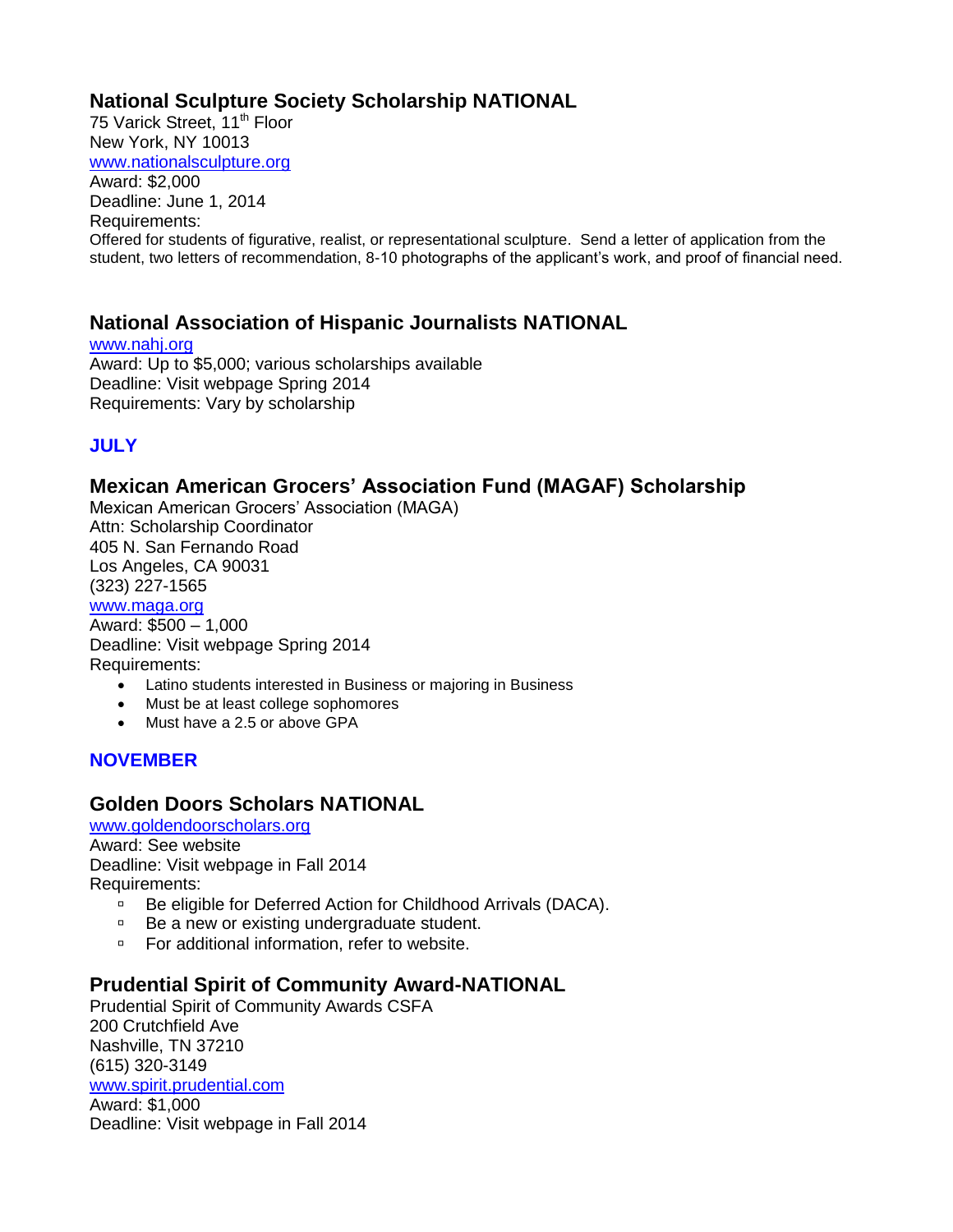Requirements:

Student must be in grades 5-12, from any state and show participation in volunteer activity.

#### **DECEMBER**

#### **Scholastic Art & Writing Awards NATIONAL**

The Scholastic Art & Writing Awards C/o Alliance for Young Artists and Writers 555 Broadway Avenue New York, NY 10012 (212) 343-6493 [www.artandwriting.org/awards](http://www.artandwriting.org/awards) Award: \$1,000

Deadline: December 2013 and January 2014**;** See website Requirements:

 Open to students in grades 7-12, enrolled in US public schools. Awards are available in 10 writing categories and 16 art categories

Deadline: Application available January 1, 2014 Requirements: See website for more details.

#### **The Elie Wiesel Prize in Ethics Essay Contest NATIONAL**

The Elie Wiesel Foundation for Humanity 555 Madison Ave  $-20<sup>th</sup>$  Floor New York, NY 10022 [www.eliewieselfoundation.org](http://www.eliewieselfoundation.org/) Award: \$500 – 5,000 Deadline: December of each year Requirements: Check website for yearly essay question and instructions.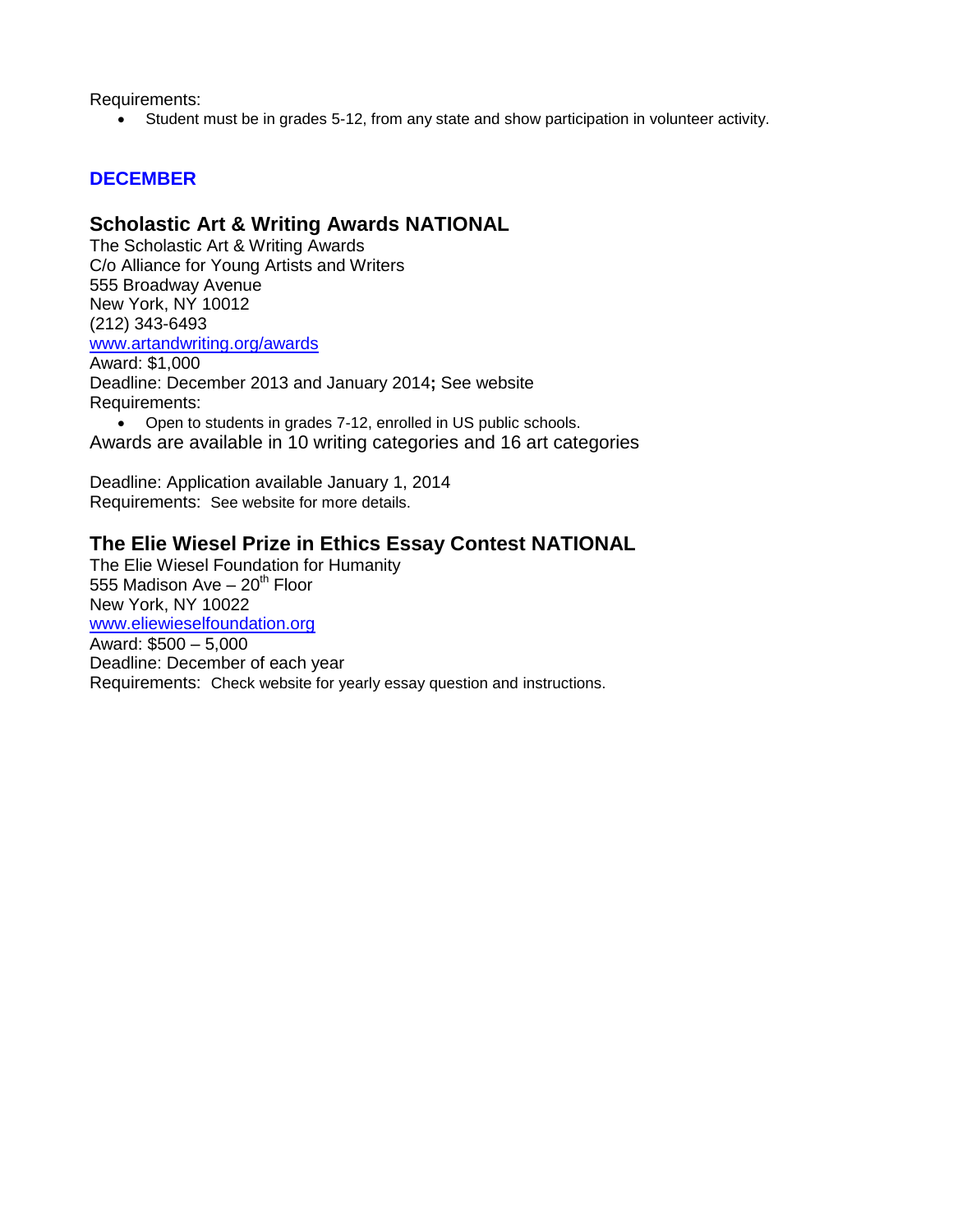# AB 130 California Scholarships

(This page only.)

# **UC Berkeley Undergraduate Dream Act Scholarship**,

Award: Up to \$8,000 Deadline: Varies Requirements:

- Must be a current UC Berkeley undergraduate or 2013 Spring semester admitted student.
- The deadline for 2012 Spring semester admits is March 2, 2014.

To be eligible for the Berkeley Undergraduate Dream Act Scholarship you must:

- Maintain a 3.0 grade point average (GPA)
- Qualify for an AB 540 nonresident tuition exemption
- Be ineligible for federal financial aid

To learn more about this AB 130 scholarship, please visit the following website: [www.students.berkeley.edu/finaid/undergraduates/types\\_dream.htm](http://www.students.berkeley.edu/finaid/undergraduates/types_dream.htm)

#### **UCLA Academic Advancement Program AB 130 Scholarship**

For additional information and/or assistance in completing the application, please send an email to [ab130scholarship@gmail.com](mailto:ab130scholarship@gmail.com) with QUESTION in the subject line.

Deadline: Varies Requirement:

- Must be a continuing undergraduate student at UCLA.
- Must have completed 45 units at UCLA with a minimum 2.75 GPA.
- Must have demonstrated active involvement and participation on social justice issues in the community and/or with a UCLA student organization.
- Must be an AB 540 student at UCLA, who is a non U.S. Citizen, non U.S. Permanent Resident and must not hold a valid or Out of Status United States Visa.

To learn more about this AB 130 scholarship, please visit the following website: [www.ugeducation.ucla.edu/aap/resources/AB130%SCHOLARSHIP%20APP%20REVISED%20FINAL.pdf](http://www.ugeducation.ucla.edu/aap/resources/AB130%25SCHOLARSHIP%20APP%20REVISED%20FINAL.pdf)

As a result of Assembly Bill 130 being a new law, California public colleges and universities will be introducing their own Dream Act Scholarships on a rolling basis. To find out if your college or university has scholarship opportunities available to undocumented students, inquire within your campus' scholarship and/or financial aid office. AB 130 scholarships will be privately funded, so program availability may be limited and highly competitive.

Be sure to continue to advocate for these scholarships resources at your college or university. Let campus administrators know that the undocumented students on campus have a dire need for financial support.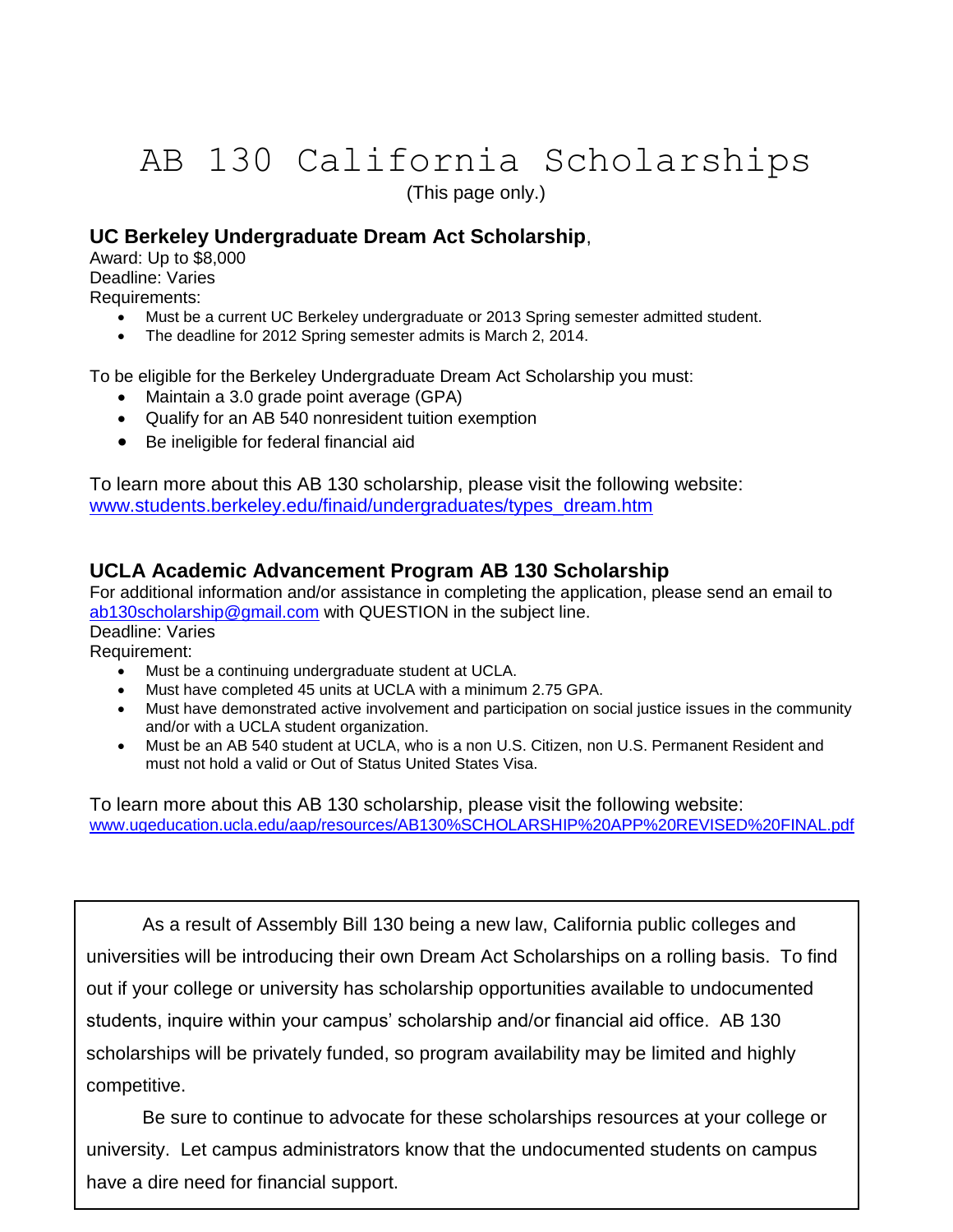# **Additional Resources/ Recursos Adicionales**

#### **National Council of La Raza**

#### [www.lideres.nclr.og/section/resources](http://www.lideres.nclr.og/section/resources)

Visit the Resources section of the website and view the "Keeping the Dream Alive: Resource Guide for Undocumented Students," to learn how to organize a proper resume and to learn valuable tips on how to fundraise money for college.

#### **Educators for Fair Consideration**

#### [www.e4fc.org](http://www.e4fc.org/)

Visit this website to download and view a comprehensive list of scholarships for San Francisco Bay area undocumented students. Also, the organization provides free legal case analysis services for undocumented youth. If you have questions about this service, or need a referral, please email Krsna Avila, E4FC's Legal Services Manager at [krsna@e4fc.org](mailto:krsna@e4fc.org)

#### **Latino College Dollars**

#### [www.latinocollegedollars.org](http://www.latinocollegedollars.org/)

A comprehensive database of scholarships that is available to Latino college students. The website also includes information on how to plan for college and how to pay for it.

#### **Congressional Hispanic Caucus Institute Scholarship Database.**

#### [www.chci.org](http://www.chci.org/)

This premier scholarship opportunity is afforded to Latino students who have a history of performing public service oriented activities in the community.

#### **Office of Congresswoman Lucille Roybal-Allard Scholarship Directory**

[www.roybal-allard.house.gov/UploadedFiles/Scholarship\\_Guide\\_2011-2012.pdf](http://www.roybal-allard.house.gov/UploadedFiles/Scholarship_Guide_2011-2012.pdf) Complete student resource guide that includes a list of scholarships, internship opportunities, fellowships, and links to useful websites.

#### **Scholarships of Hispanics**

[www.scholarshipsforhispanics.com](http://www.scholarshipsforhispanics.com/) Directory that allows you to indicate citizenship status.

#### **www.scholarships.com**

This website has very good information on how to conduct a scholarship search and who to ask for help at your school. The website also contains many tips on how prepare your scholarship applications, including tips on writing the winning scholarship essay, how to create a resume, etc.



Mexican American Legal Defense and Educational Fund 634 S. Spring St.,  $11^{th}$  Floor, Los Angeles, CA 90014 (213) 629-2512 [www.maldef.org](http://www.maldef.org/)

Scholarships for All students regardless of residency status. Becas para TODO estudiante sin necesidad de la residencia legal.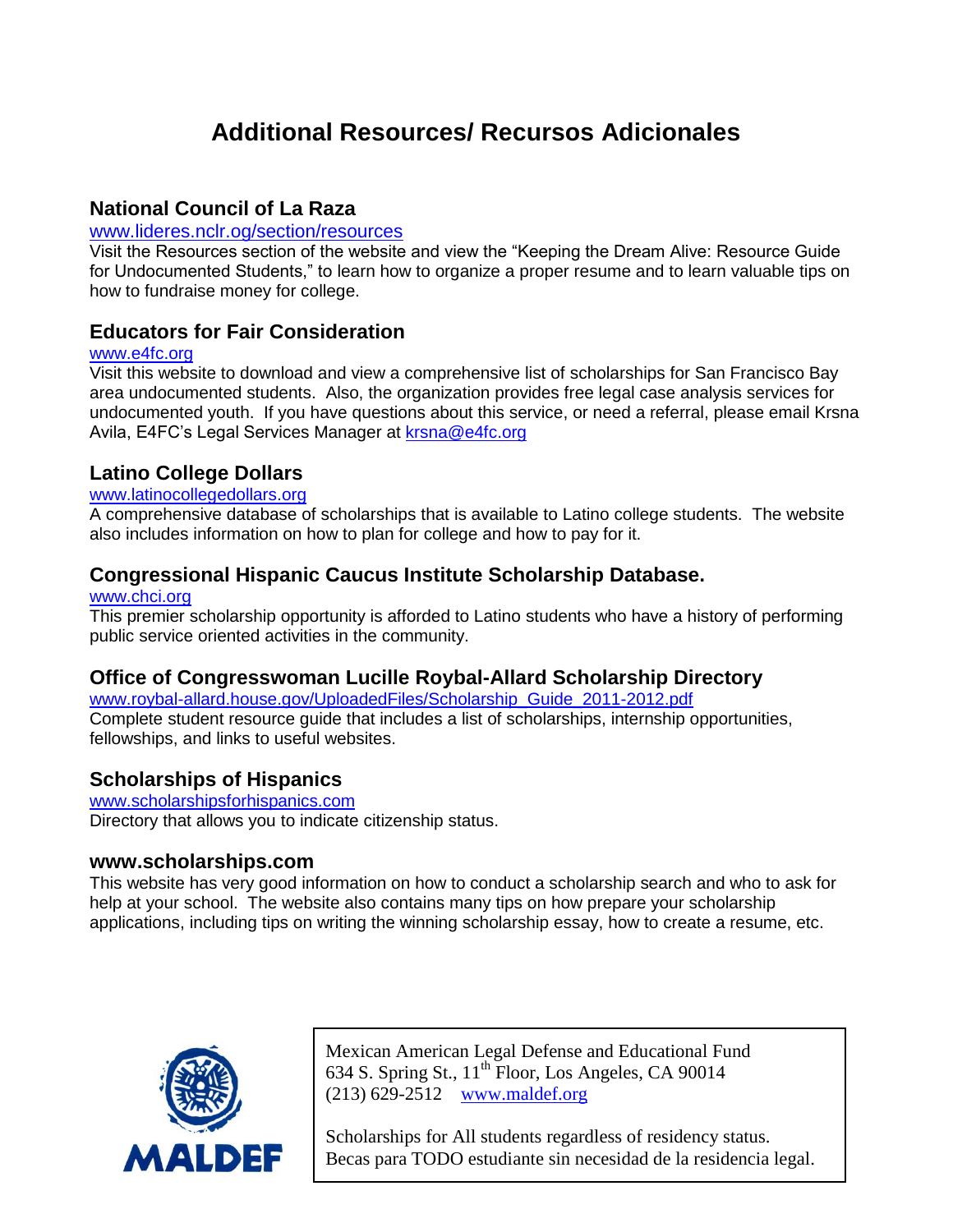**Additional Scholarships for College Students: \***The following scholarships specified legal status or U.S. citizenship as a qualifying factor.

# **Wal-Mart Foundation**

[www.walmarfoundation.org](http://www.walmarfoundation.org/) Award: \$1,000 Deadline: Quarterly Award opportunities. See website. Requirements:

- Available to Wal-Mart or Sam's Club associates or dependent of company employee.
- Must be able to prove financial need.
- Applicant must be a US citizen or permanent legal resident.

# **Breakthrough to Nursing Scholarships for Ethnic People of Color- NATIONAL**

National Student Nurses Association, Inc. Attn: NSNA Foundation 555 W 57<sup>th</sup> Street, Suite 1327 New York, NY 10019

www.nsna.org[/FoundationScholarships.aspx](http://www.nsna.org/FoundationScholarships.aspx)

Award: Varies

Deadline: January 14, 2014

Requirements: Minority undergraduate students currently enrolled in state-approved schools of nursing or prenursing associate degrees, baccalaureate, diploma, generic doctorate, and generic masters programs. NOTE: Graduating high school seniors may not apply.

# **Los Hermanos de Stanford**

[www.stanford.edu/group/hermanos](http://www.stanford.edu/group/hermanos) Award: (2) \$800 Deadline: Check website Requirements: Applicants must be of Latino descent. Student must demonstrate commitment to academic excellence, community service, and cultural awareness. Student must demonstrate financial need. Note: Applicants do not have to apply to or gain admission to Stanford, to be eligible

# **Es El Momento: Beca Univision**

[www.eselmomento.com](http://www.eselmomento.com/) Award: \$5,000 Deadline: Check website Requirements:

- $\bullet$  1<sup>st</sup> generation Latino college student
- Have a history of extracurricular activity involvement
- Maintain a minimum 3.0 GPA

#### **All That You Dreamed Scholarship**

All Student Loan Attn: ALL That You Dreamed Scholarship 6701 Center Drive West, Suite 500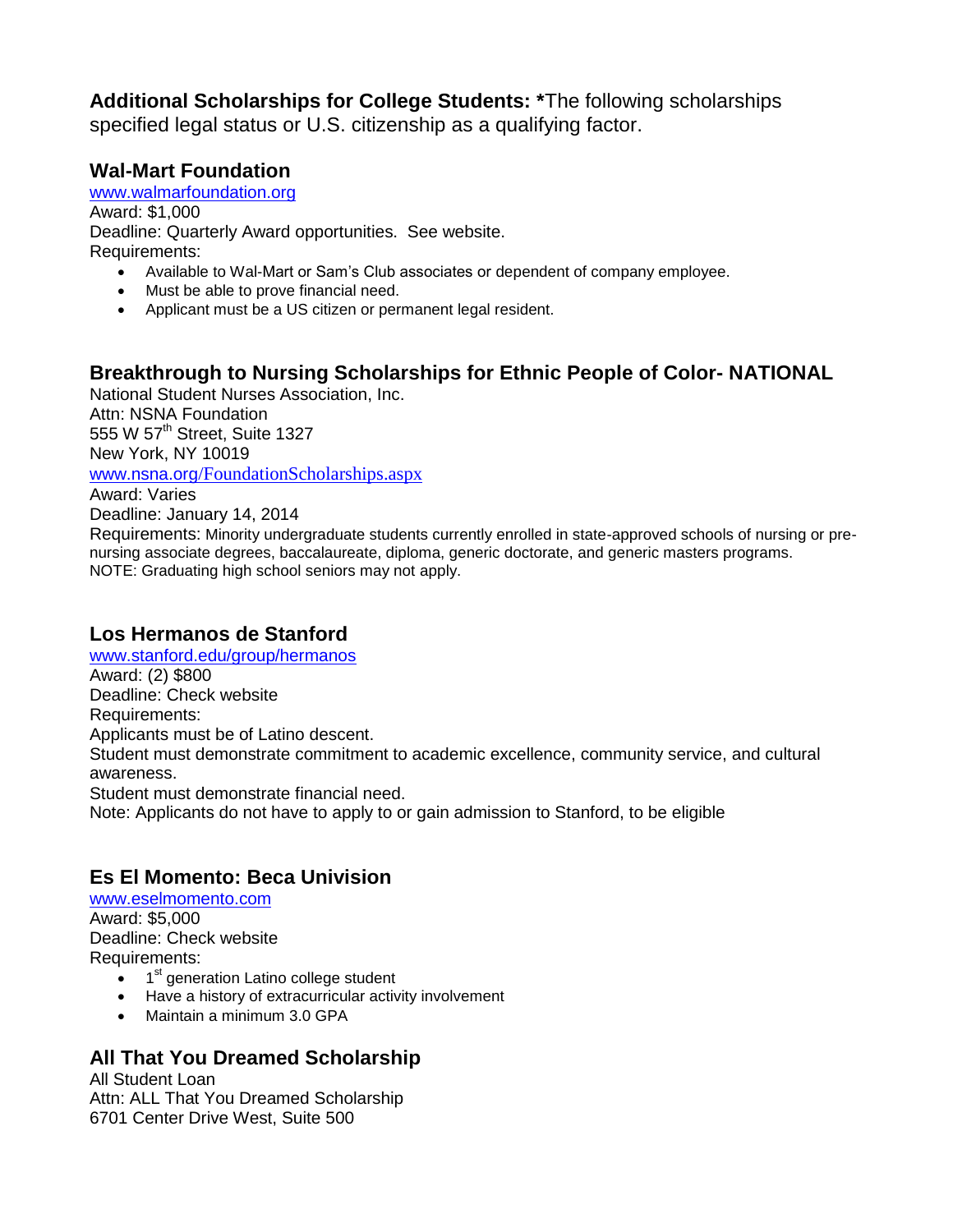Los Angeles, CA 90045 [www.allstudentloan.org](http://www.allstudentloan.org/) Deadline: See website Requirements:

Current Los Angeles County and Central Valley High School Seniors.

#### **College Assistance Migrant Program (CAMP)**

Migrant Students 1725 NE Upper Drive Pullman, WA 99163 (509) 368-7132 [www.migrantstudents.org](http://www.migrantstudents.org/)

Award: \$2,000 Deadline: Contact participating colleges and universities Requirements:

- Migrant or seasonal farm working background
- US Citizen or US Permanent Legal residency
- Refer to website for more program details

#### **World Studios Foundation Scholarships**

164 Fifth Avenue New York, NY 10010 [www.scholarships.worldstudioinc.com](http://www.scholarships.worldstudioinc.com/) Award: Varies Deadline: March 28, 2014 Requirements: Open to disadvantaged or Minority College

#### **Stan Chambers Journalism Awards**

KTLA-TV Attn: Creative Services 5800 Sunset Blvd Los Angeles, CA 90028 Award: \$1,000 (5 Awards) Deadline: March 31<sup>st</sup>, 2014 Requirements:

- Must be a high school senior in Ca
- Program open to legal residents only
- Must submit original essay

#### **Automotive Hall of Fame Scholarship**

21400 Oakwood Boulevard Dearborn, Michigan 48124 (313) 240-4000 [www.automotivehalloffame.org/scholarships.php](http://www.automotivehalloffame.org/scholarships.php) Award: Varies Deadline: **June 30, 2014**

Requirements:

- Must have sincere interest in an automotive career
- Must already be accepted at an accredited college or university
- Must provide official transcript and two letters of recommendation